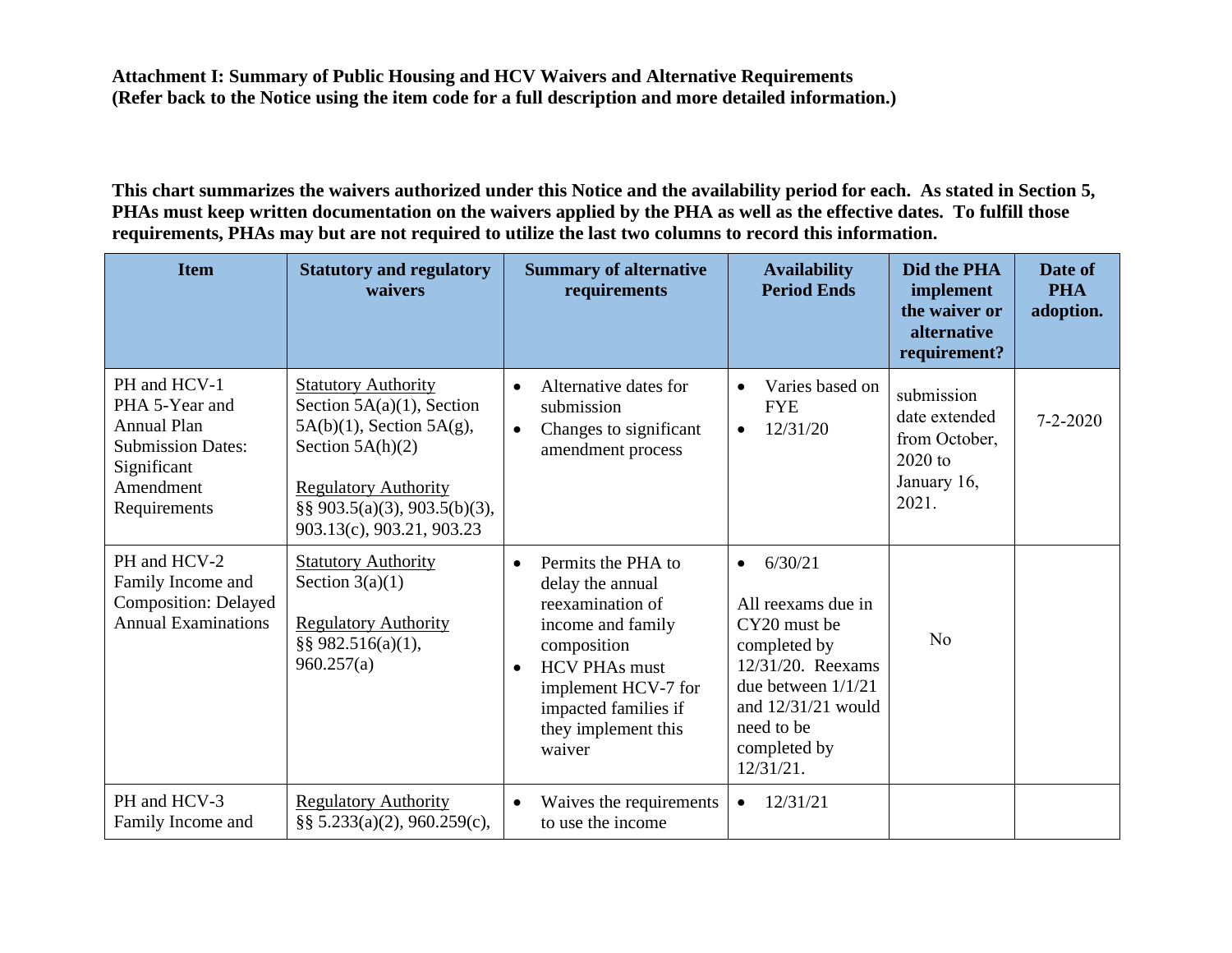| <b>Item</b>                                                                               | <b>Statutory and regulatory</b><br>waivers                                                                                                                                                                                     | <b>Summary of alternative</b><br>requirements                                                                                                                                                                                                                                                          | <b>Availability</b><br><b>Period Ends</b> | Did the PHA<br>implement<br>the waiver or<br>alternative<br>requirement? | Date of<br><b>PHA</b><br>adoption. |
|-------------------------------------------------------------------------------------------|--------------------------------------------------------------------------------------------------------------------------------------------------------------------------------------------------------------------------------|--------------------------------------------------------------------------------------------------------------------------------------------------------------------------------------------------------------------------------------------------------------------------------------------------------|-------------------------------------------|--------------------------------------------------------------------------|------------------------------------|
| <b>Composition: Annual</b><br><b>Examination</b> ; Income<br>Verification<br>Requirements | 982.516(a)<br><b>Sub-regulatory Guidance</b><br>Notice PIH 2018-18                                                                                                                                                             | hierarchy, including the<br>use of EIV, and will<br>allow PHAs to consider<br>self-certification as the<br>highest form of income<br>verification<br>PHAs that implement<br>$\bullet$<br>this waiver will be<br>responsible for<br>addressing material<br>income discrepancies<br>that may arise later |                                           | Yes                                                                      | 7/2/2020                           |
| PH and HCV-4<br>Family Income and<br>Composition: Interim<br>Examinations                 | <b>Statutory Authority</b><br>Section $3(a)(1)$<br><b>Regulatory Authority</b><br>§§ $5.233(a)(2)$ ,<br>982.516(c)(2), 960.257(a),<br>(b) and (d), $960.259(c)$<br><b>Sub-regulatory Guidance</b><br><b>Notice PIH 2018-18</b> | Waives the requirement<br>$\bullet$<br>to use the income<br>verification<br>requirements, including<br>the use of EIV, for<br>interim reexaminations                                                                                                                                                   | 12/31/21                                  | Yes                                                                      | 7/2/2020                           |
| PH and HCV-5<br>Enterprise Income<br>Verification (EIV)                                   | <b>Regulatory Authority</b><br>§ 5.233                                                                                                                                                                                         | Waives the mandatory<br>$\bullet$<br>EIV monitoring<br>requirements                                                                                                                                                                                                                                    | 12/31/21<br>$\bullet$                     | N <sub>o</sub>                                                           |                                    |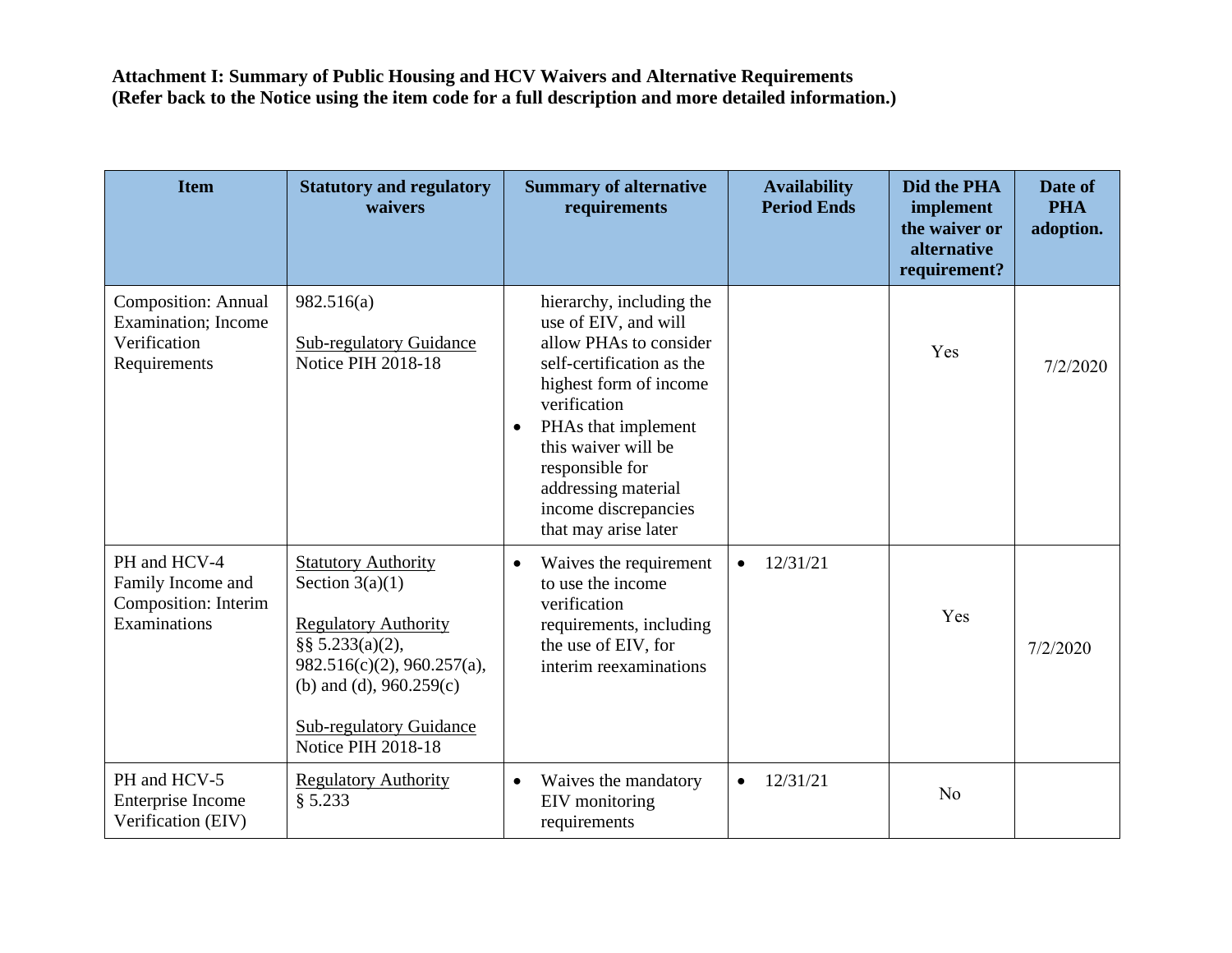| <b>Item</b>                                                                                                     | <b>Statutory and regulatory</b><br>waivers                                                                    | <b>Summary of alternative</b><br>requirements                                                                                                                                                                                                                      | <b>Availability</b><br><b>Period Ends</b> | Did the PHA<br>implement<br>the waiver or<br>alternative<br>requirement? | Date of<br><b>PHA</b><br>adoption. |
|-----------------------------------------------------------------------------------------------------------------|---------------------------------------------------------------------------------------------------------------|--------------------------------------------------------------------------------------------------------------------------------------------------------------------------------------------------------------------------------------------------------------------|-------------------------------------------|--------------------------------------------------------------------------|------------------------------------|
| Monitoring                                                                                                      | <b>Sub-regulatory Guidance</b><br><b>Notice PIH 2018-18</b>                                                   |                                                                                                                                                                                                                                                                    |                                           |                                                                          |                                    |
| PH and HCV-6<br>Family Self-<br>Sufficiency (FSS)<br>Contract of<br><b>Participation: Contract</b><br>Extension | <b>Statutory Authority</b><br>Section $23(c)3$<br><b>Regulatory Authority</b><br>§ 984.303(d)                 | FSS has a provision that<br>$\bullet$<br>indicates that PHAs can<br>extend Participation<br>Contracts by up to two<br>years (beyond the<br>original five) for "good<br>cause." PHAs should<br>consider pandemic-<br>related issues as an<br>"automatic" good cause | 12/31/21                                  | Yes                                                                      | 11/30/2020                         |
| PH and HCV-7<br><b>Waiting List: Opening</b><br>and Closing; Public<br>Notice                                   | <b>Regulatory Authority</b><br>§ 982.206(a)(2)<br><b>Sub-regulatory Guidance</b><br><b>Notice PIH 2012-34</b> | Waives public notice<br>$\bullet$<br>requirements for<br>opening and closing<br>waiting list<br>Requires alternative<br>$\bullet$<br>process                                                                                                                       | 12/31/21                                  | N <sub>o</sub>                                                           |                                    |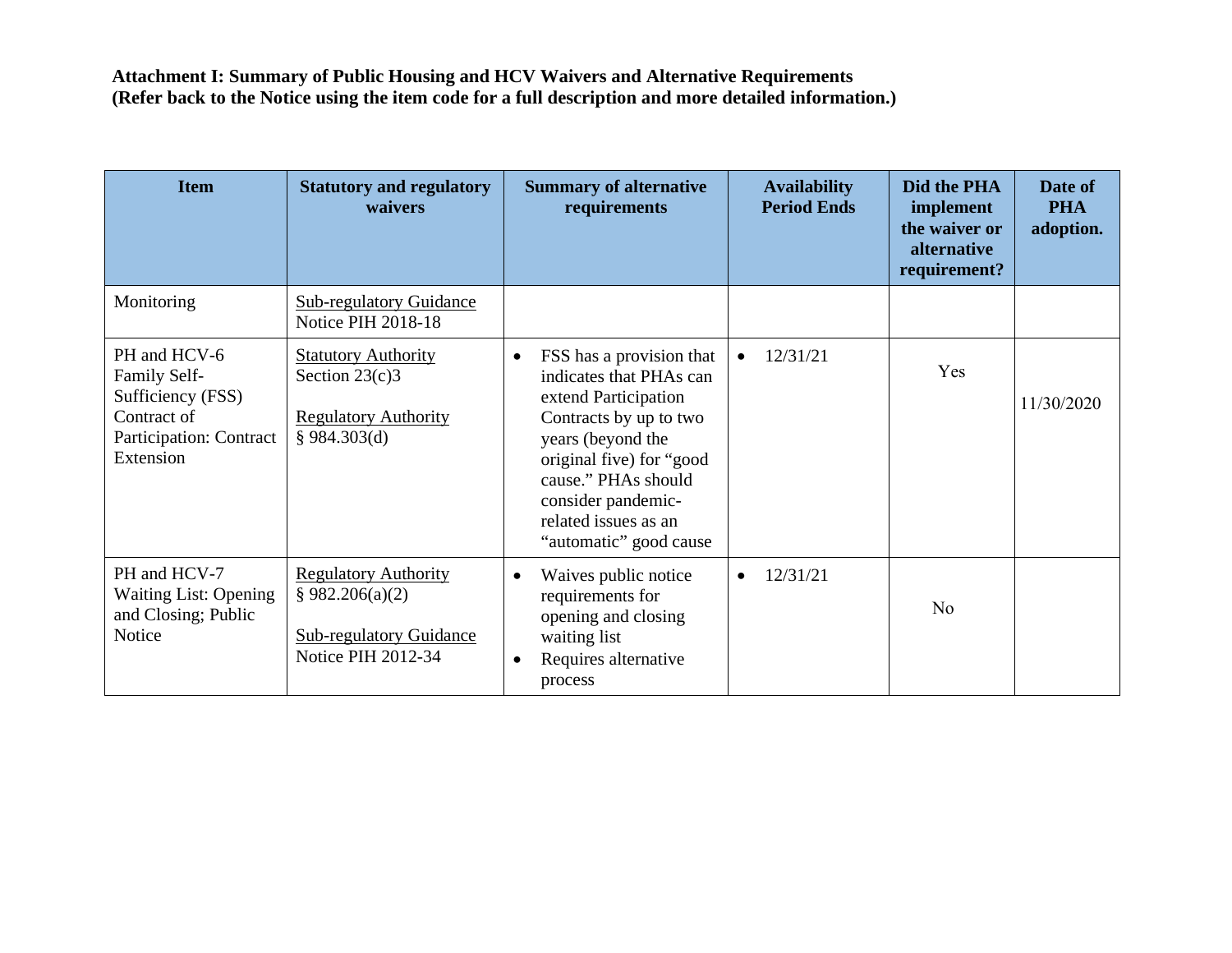| <b>Item</b>                                                                                                | <b>Statutory and regulatory</b><br>waivers                                                                                                                                                                                             | <b>Summary of alternative</b><br>requirements                                                                                                                                                                                                                                                                                                                   | <b>Availability</b><br><b>Period Ends</b> | Did the PHA<br>implement<br>the waiver or<br>alternative<br>requirement? | Date of<br><b>PHA</b><br>adoption. |
|------------------------------------------------------------------------------------------------------------|----------------------------------------------------------------------------------------------------------------------------------------------------------------------------------------------------------------------------------------|-----------------------------------------------------------------------------------------------------------------------------------------------------------------------------------------------------------------------------------------------------------------------------------------------------------------------------------------------------------------|-------------------------------------------|--------------------------------------------------------------------------|------------------------------------|
| PH and HCV-8<br>Eligibility<br>Determination:<br><b>Income Verification</b>                                | <b>Regulatory Authority</b><br>§§ 960.259(c), 982.201(e)<br><b>Sub-regulatory Guidance</b><br>Notice PIH 2018-18                                                                                                                       | Waives the third-party<br>$\bullet$<br>income verification<br>requirements for<br>applicants, and will<br>allow PHAs to consider<br>self-certification as the<br>highest form of income<br>verification at admission<br>PHAs must review the<br>$\bullet$<br>EIV Income and IVT<br>Reports to confirm/<br>validate family-<br>reported income within<br>90 days | 12/31/21<br>$\bullet$                     | Yes                                                                      | 11/30/2020                         |
| PH and HCV-9<br>Eligibility<br>Determination: Social<br>Security Number and<br>Citizenship<br>Verification | <b>Statutory Authority</b><br>42 USC 1436a(d)(2)<br><b>Regulatory Authority</b><br>$\S\S 5.216(b)(2)$ , (g), (h),<br>$5.218, 5.508(b)(2)(ii)$ ,<br>$(b)(3)(ii)$ , $(g)$<br><b>Sub-regulatory Guidance</b><br><b>Notice PIH 2012-10</b> | Waives the requirements<br>$\bullet$<br>to obtain and verify<br>social security number<br>documentation and<br>documentation<br>evidencing eligible<br>noncitizen status before<br>admitting applicants to<br>the HCV and Public<br>Housing programs                                                                                                            | 12/31/21<br>$\bullet$                     | Yes                                                                      | 11/30/2020                         |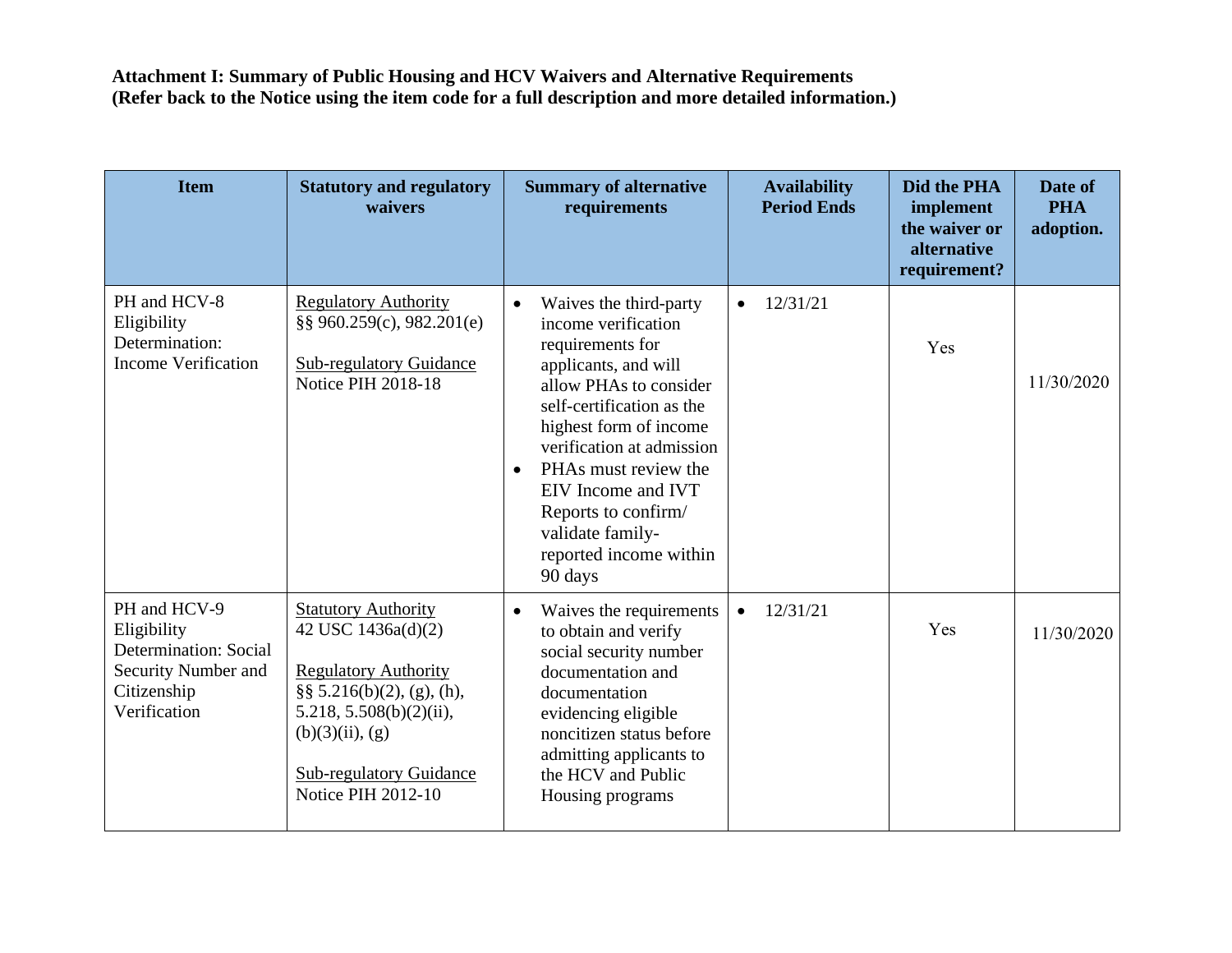| <b>Item</b>                                          | <b>Statutory and regulatory</b><br>waivers                                                                                                              | <b>Summary of alternative</b><br>requirements                                                                                                                                                                                                                                                                                                               | <b>Availability</b><br><b>Period Ends</b>     | Did the PHA<br>implement<br>the waiver or<br>alternative<br>requirement? | Date of<br><b>PHA</b><br>adoption. |
|------------------------------------------------------|---------------------------------------------------------------------------------------------------------------------------------------------------------|-------------------------------------------------------------------------------------------------------------------------------------------------------------------------------------------------------------------------------------------------------------------------------------------------------------------------------------------------------------|-----------------------------------------------|--------------------------------------------------------------------------|------------------------------------|
|                                                      |                                                                                                                                                         | PHAs may accept self-<br>$\bullet$<br>certification of date of<br>birth and disability<br>status if a higher level of<br>verification is not<br>immediately available.<br>Individuals admitted<br>$\bullet$<br>under this waiver must<br>provide the required<br>documentation within<br>90 days of admission to<br>be eligible for continued<br>assistance |                                               |                                                                          |                                    |
| $HQS-1$<br><b>Initial Inspection</b><br>Requirements | <b>Statutory Authority</b><br>Section $8(o)(8)(A)(i)$ ,<br>Section $8(0)(8)(C)$<br><b>Regulatory Authority</b><br>§§ 982.305(a), 982.305(b),<br>982.405 | Changes initial<br>$\bullet$<br>inspection requirements,<br>allowing for owner<br>certification that there<br>are no life-threatening<br>deficiencies<br>Where self-certification<br>$\bullet$<br>was used, PHA must<br>inspect the unit no later<br>than 6/30/22<br>Will include reminder<br>$\bullet$<br>that HQS waiver does                             | 12/31/21<br>$\bullet$<br>6/30/22<br>$\bullet$ | Yes                                                                      | 4/10/2020                          |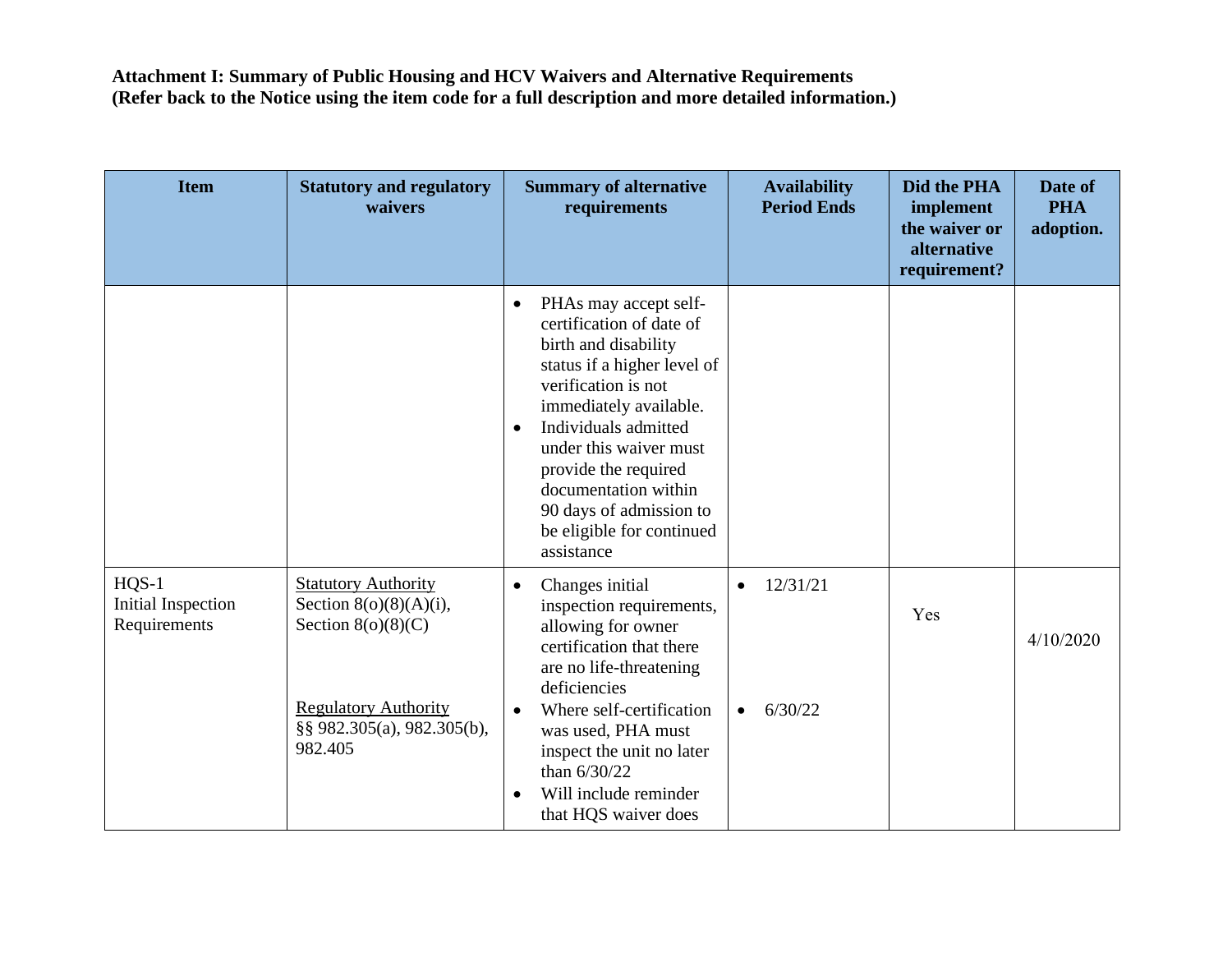| <b>Item</b>                                                                                                                             | <b>Statutory and regulatory</b><br>waivers                                                                                                                  | <b>Summary of alternative</b><br>requirements                                                                                                                                                                                                             | <b>Availability</b><br><b>Period Ends</b>     | Did the PHA<br>implement<br>the waiver or<br>alternative<br>requirement? | Date of<br><b>PHA</b><br>adoption. |
|-----------------------------------------------------------------------------------------------------------------------------------------|-------------------------------------------------------------------------------------------------------------------------------------------------------------|-----------------------------------------------------------------------------------------------------------------------------------------------------------------------------------------------------------------------------------------------------------|-----------------------------------------------|--------------------------------------------------------------------------|------------------------------------|
|                                                                                                                                         |                                                                                                                                                             | not include a waiver of<br>24 CFR 35.1215, visual<br>assessment for<br>deteriorated paint                                                                                                                                                                 |                                               |                                                                          |                                    |
| HQS-2: Project-Based<br>Voucher (PBV) Pre-<br><b>HAP</b> Contract<br><b>Inspections: PHA</b><br>Acceptance of<br><b>Completed Units</b> | <b>Statutory Authority:</b><br>Section $8(o)(8)(A)$<br><b>Regulatory Authority:</b><br>§§ 983.103(b),<br>983.156(a)(1)                                      | Changes inspection<br>$\bullet$<br>requirements, allowing<br>for owner certification<br>that there are no life-<br>threatening deficiencies<br>Where self-certification<br>$\bullet$<br>was used, PHA must<br>inspect the unit no later<br>than $6/30/22$ | 12/31/21<br>$\bullet$<br>6/30/22<br>$\bullet$ | Yes                                                                      | 11/30/2020                         |
| $HQS-3$<br>Initial Inspection:<br>Non-Life-Threatening<br>Deficiencies (NLT)<br>Option                                                  | <b>Statutory Authority</b><br>Section $8(o)(8)(A)(ii)$<br><b>Sub-regulatory Guidance</b><br><b>HOTMA HCV Federal</b><br>Register Notice January 18,<br>2017 | Allows for extension of<br>$\bullet$<br>up to 30 days for owner<br>repairs of non-life-<br>threatening conditions                                                                                                                                         | 12/31/21                                      | Yes                                                                      | 4/10/2020                          |
| $HQS-4$<br><b>HQS</b> Initial Inspection                                                                                                | <b>Statutory Authority</b><br>Section $8(o)(8)(A)(iii)$                                                                                                     | Under Initial HQS<br>$\bullet$<br>Alternative Inspection                                                                                                                                                                                                  | 12/31/21                                      |                                                                          |                                    |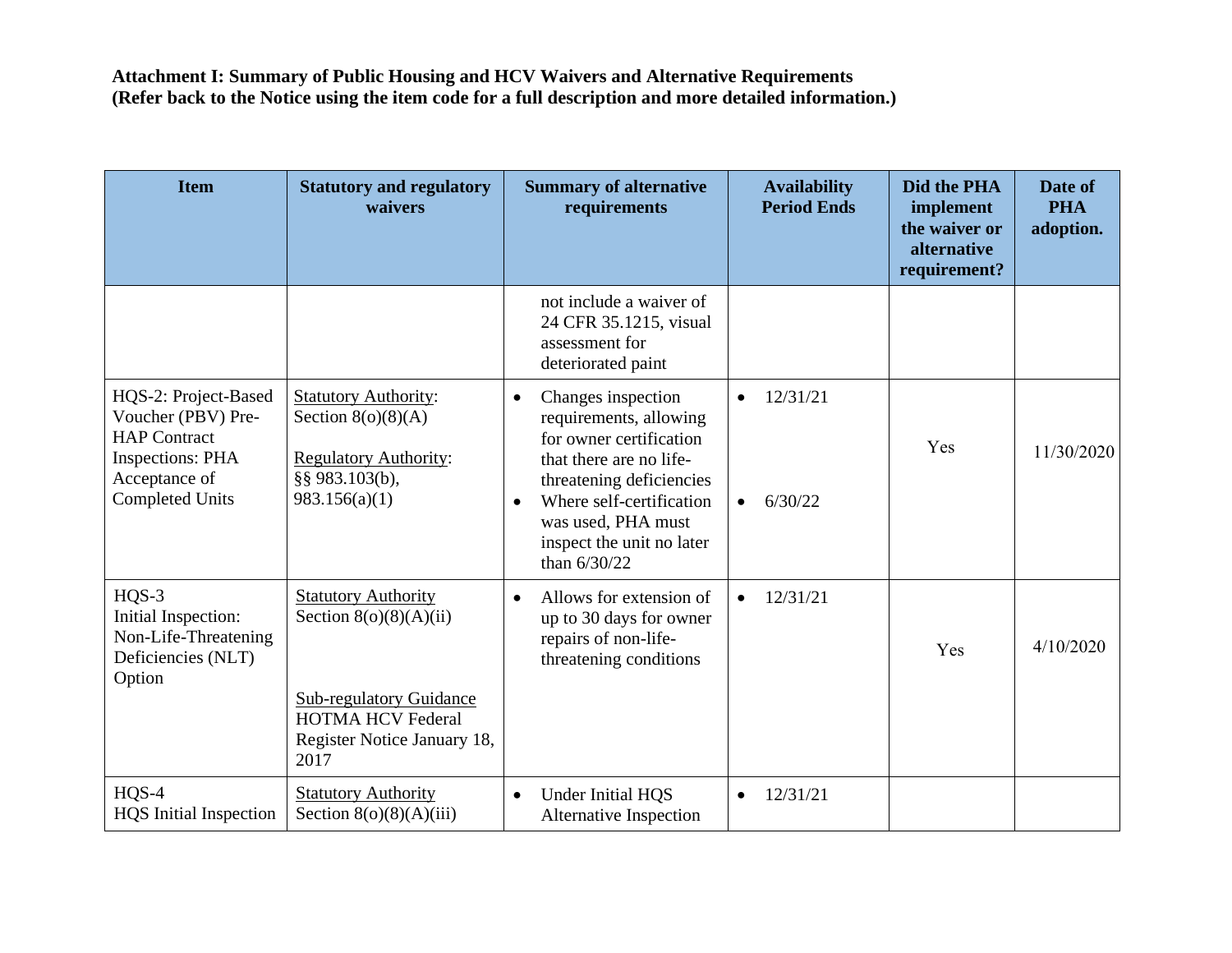| <b>Item</b>                                                              | <b>Statutory and regulatory</b><br>waivers                                                                  | <b>Summary of alternative</b><br>requirements                                                                                                                                                                                                                                                                                                                              | <b>Availability</b><br><b>Period Ends</b> | Did the PHA<br>implement<br>the waiver or<br>alternative<br>requirement? | Date of<br><b>PHA</b><br>adoption.   |
|--------------------------------------------------------------------------|-------------------------------------------------------------------------------------------------------------|----------------------------------------------------------------------------------------------------------------------------------------------------------------------------------------------------------------------------------------------------------------------------------------------------------------------------------------------------------------------------|-------------------------------------------|--------------------------------------------------------------------------|--------------------------------------|
| Requirement:<br><b>Alternative Inspection</b><br>Option                  | <b>Sub-regulatory Guidance</b><br><b>HOTMA HCV Federal</b><br>Register Notice January 18,<br>2017           | Option - allows for<br>commencement of<br>assistance payments<br>based on owner<br>certification there are no<br>life-threatening<br>deficiencies<br>Where self-certification<br>$\bullet$<br>was used, PHA must<br>inspect the unit no later<br>than 6/30/22                                                                                                              | 6/30/22                                   | Yes                                                                      | Implemente<br>d with<br><b>HOTMA</b> |
| $HQS-5$<br><b>HQS</b> Inspection<br>Requirement: Biennial<br>Inspections | <b>Statutory Authority</b><br>Section $8(o)(D)$<br><b>Regulatory Authority</b><br>§§ 982.405(a), 983.103(d) | Allows for delay in<br>$\bullet$<br>biennial inspections<br>PHAs must require<br>$\bullet$<br>owner certification there<br>are no life-threatening<br>deficiencies<br>PHAs must conduct all<br>$\bullet$<br>delayed biennial<br>inspections from CY<br>2020 as soon as<br>reasonably possible but<br>no later than $6/20/22$ ,<br>and must conduct all<br>delayed biennial | 12/31/21<br>6/30/22<br>$\bullet$          | Yes                                                                      | Implement<br>ed with<br><b>HOTMA</b> |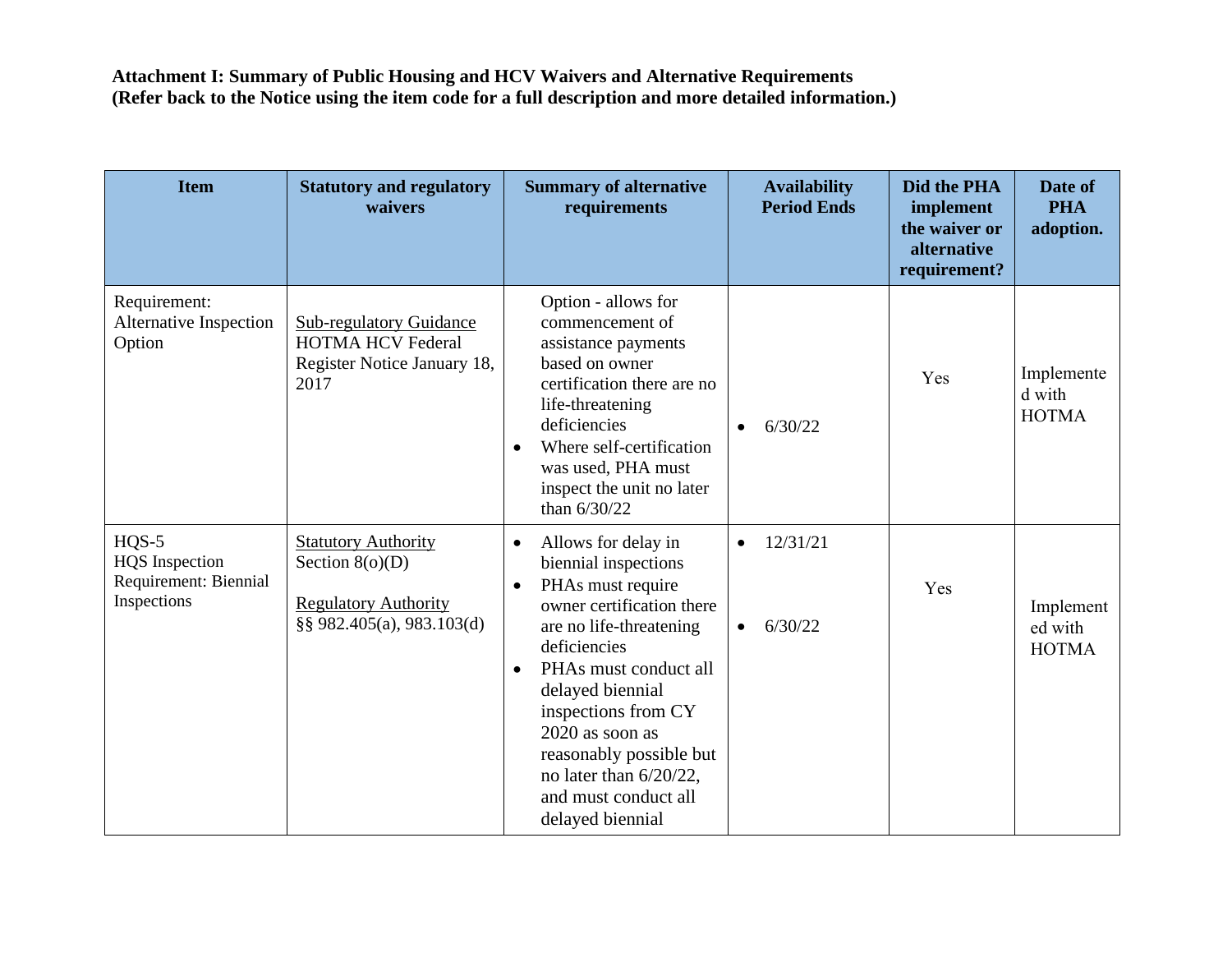| <b>Item</b>                                                                                | <b>Statutory and regulatory</b><br>waivers                                                                     | <b>Summary of alternative</b><br>requirements                                                                                                                                                                          | <b>Availability</b><br><b>Period Ends</b>     | Did the PHA<br>implement<br>the waiver or<br>alternative<br>requirement? | Date of<br><b>PHA</b><br>adoption. |
|--------------------------------------------------------------------------------------------|----------------------------------------------------------------------------------------------------------------|------------------------------------------------------------------------------------------------------------------------------------------------------------------------------------------------------------------------|-----------------------------------------------|--------------------------------------------------------------------------|------------------------------------|
|                                                                                            |                                                                                                                | inspections from CY<br>$2021$ as soon as<br>reasonably possible but<br>no later than $12/31/22$                                                                                                                        |                                               |                                                                          |                                    |
| HQS-6<br><b>HQS</b> Interim<br>Inspections                                                 | <b>Statutory Authority</b><br>Section $8(o)(8)(F)$<br><b>Regulatory Authority</b><br>§§ 982.405(g), 983.103(e) | Waives the requirement<br>$\bullet$<br>for the PHA to conduct<br>interim inspection and<br>requires alternative<br>method<br>Allows for repairs to be<br>$\bullet$<br>verified by alternative<br>methods               | 12/31/21<br>$\bullet$                         | Yes                                                                      | 11/30/2020                         |
| $HQS-7$<br><b>PBV</b> Turnover<br>Unit Inspections                                         | <b>Regulatory Authority</b><br>§ 983.103(c)                                                                    | Allows PBV turnover<br>$\bullet$<br>units to be filled based<br>on owner certification<br>there are no life-<br>threatening deficiencies<br>Allows for delayed full<br>$\bullet$<br>HQS inspection NLT<br>than 6/30/22 | 12/31/21<br>$\bullet$<br>6/30/22<br>$\bullet$ | No                                                                       |                                    |
| HQS-8: PBV HAP<br><b>Contract: HQS</b><br>Inspections to Add or<br><b>Substitute Units</b> | <b>Statutory Authority</b><br>Section $8(o)(8)(A)$                                                             | Allows for PBV units to<br>$\bullet$<br>be added or substituted<br>in the HAP contract<br>based on owner                                                                                                               | 12/31/21                                      | N <sub>o</sub>                                                           |                                    |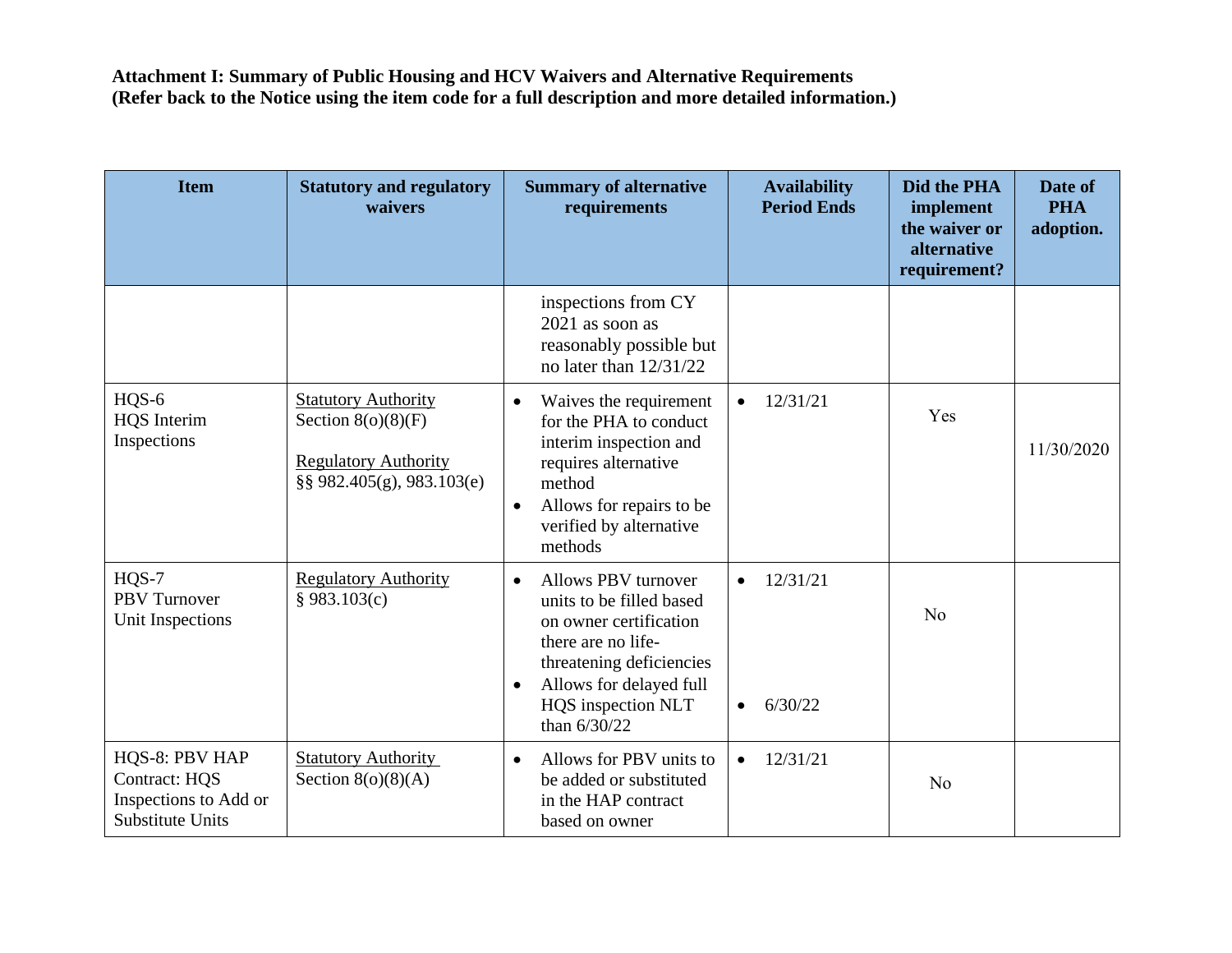| <b>Item</b>                                                            | <b>Statutory and regulatory</b><br>waivers                                                                                                                    | <b>Summary of alternative</b><br>requirements                                                                                               | <b>Availability</b><br><b>Period Ends</b>                                                          | Did the PHA<br>implement<br>the waiver or<br>alternative<br>requirement? | Date of<br><b>PHA</b><br>adoption. |
|------------------------------------------------------------------------|---------------------------------------------------------------------------------------------------------------------------------------------------------------|---------------------------------------------------------------------------------------------------------------------------------------------|----------------------------------------------------------------------------------------------------|--------------------------------------------------------------------------|------------------------------------|
|                                                                        | <b>Regulatory Authority</b><br>§§ 983.207(a), 983.207(b)<br><b>Sub-regulatory Guidance</b><br><b>HOTMA HCV Federal</b><br>Register Notice January 18,<br>2017 | certification there are no<br>life-threatening<br>deficiencies<br>Allows for delayed full<br>$\bullet$<br>HQS inspection NLT<br>6/30/22     | 6/30/22<br>$\bullet$                                                                               |                                                                          |                                    |
| HQS-9<br><b>HQS Quality Control</b><br>Inspections                     | <b>Regulatory Authority</b><br>§§ 982.405(b),<br>983.103(e)(3)                                                                                                | Provides for a<br>$\bullet$<br>suspension of the<br>requirement for QC<br>sampling inspections                                              | 12/31/21<br>$\bullet$                                                                              | Yes                                                                      | 4/10/2020                          |
| $HQS-10$<br><b>Housing Quality</b><br>Standards: Space and<br>Security | <b>Regulatory Authority</b><br>§ 982.401(d)                                                                                                                   | Waives the requirement<br>$\bullet$<br>that each dwelling unit<br>have at least 1 bedroom<br>or living/sleeping room<br>for each 2 persons. | Remains in effect<br>one year from lease<br>term or date of this<br>Notice, whichever<br>is longer | N <sub>o</sub>                                                           |                                    |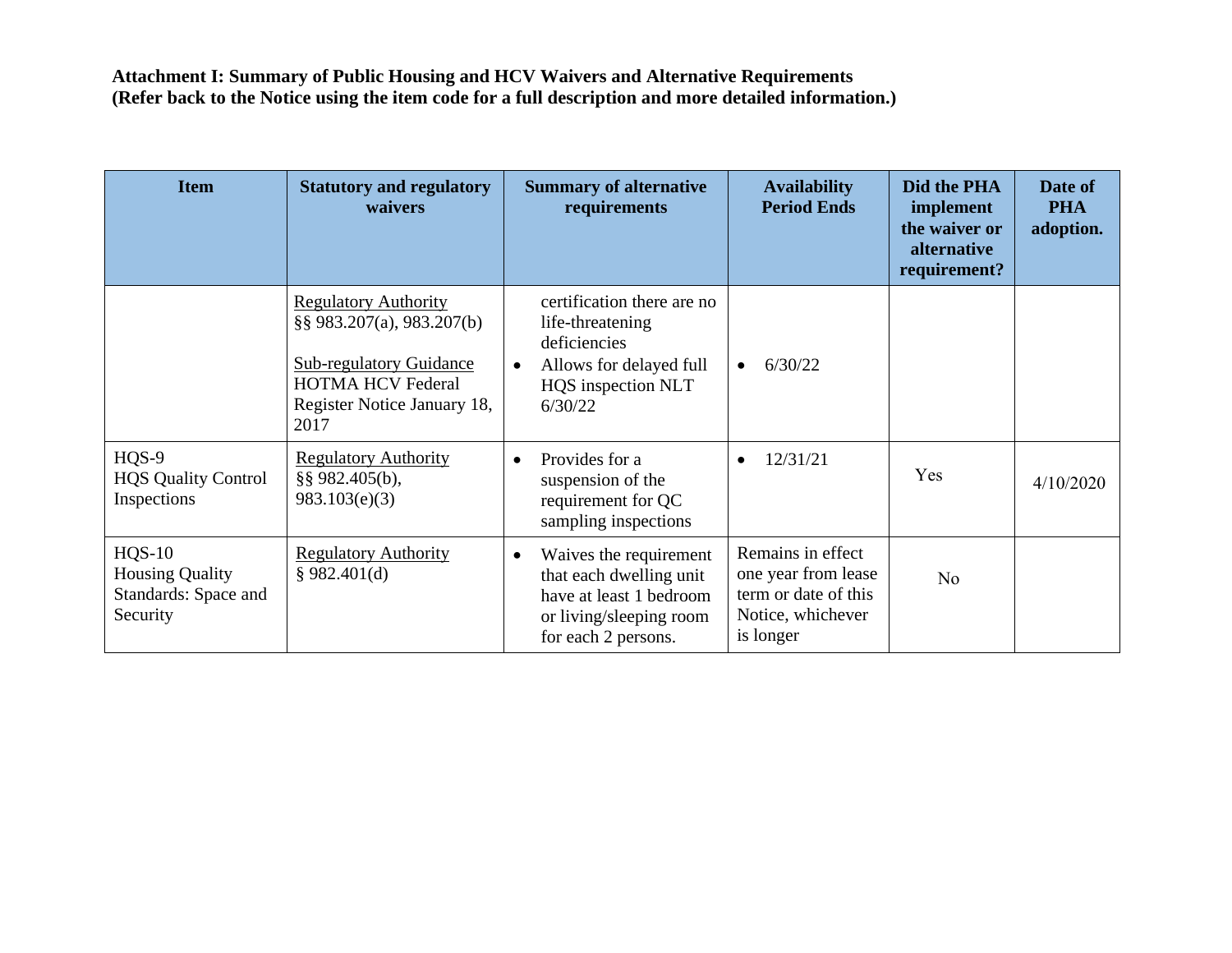| <b>Item</b>                                                                    | <b>Statutory and regulatory</b><br>waivers                                                                                     | <b>Summary of alternative</b><br>requirements                                                                                                                                                                                          | <b>Availability</b><br><b>Period Ends</b>     | Did the PHA<br>implement<br>the waiver or<br>alternative<br>requirement? | Date of<br><b>PHA</b><br>adoption. |
|--------------------------------------------------------------------------------|--------------------------------------------------------------------------------------------------------------------------------|----------------------------------------------------------------------------------------------------------------------------------------------------------------------------------------------------------------------------------------|-----------------------------------------------|--------------------------------------------------------------------------|------------------------------------|
| <b>HQS-11</b><br>Homeownership<br>Option: Initial HQS<br>Inspection            | <b>Statutory Authority</b><br>Section $8(0)(8)(A)(i)$ ,<br>Section $8(y)(3)(B)$<br><b>Regulatory Authority</b><br>§ 982.631(a) | Waives the requirement<br>$\bullet$<br>to perform an initial<br>HQS inspection in order<br>to begin making<br>homeownership<br>assistance payments<br>Requires family to<br>$\bullet$<br>obtain independent<br>professional inspection | 12/31/21<br>$\bullet$                         | N <sub>o</sub>                                                           |                                    |
| $HCV-1$<br><b>Administrative Plan</b>                                          | <b>Regulatory Authority</b><br>§ 982.54(a)                                                                                     | Establishes an<br>$\bullet$<br>alternative requirement<br>that policies may be<br>adopted without board<br>approval until 9/30/21<br>Any provisions adopted<br>$\bullet$<br>informally must be<br>adopted formally by<br>12/31/21      | 9/30/21<br>$\bullet$<br>12/31/21<br>$\bullet$ | No                                                                       |                                    |
| $HCV-2$<br><b>Information When</b><br>Family is Selected:<br>PHA Oral Briefing | <b>Regulatory Authority</b><br>§§ 982.301(a)(1),<br>983.252(a)                                                                 | Waives the requirement<br>$\bullet$<br>for an oral briefing<br>Provides for alternative<br>$\bullet$<br>methods to conduct<br>required voucher<br>briefing                                                                             | 12/31/21<br>$\bullet$                         | N <sub>o</sub>                                                           |                                    |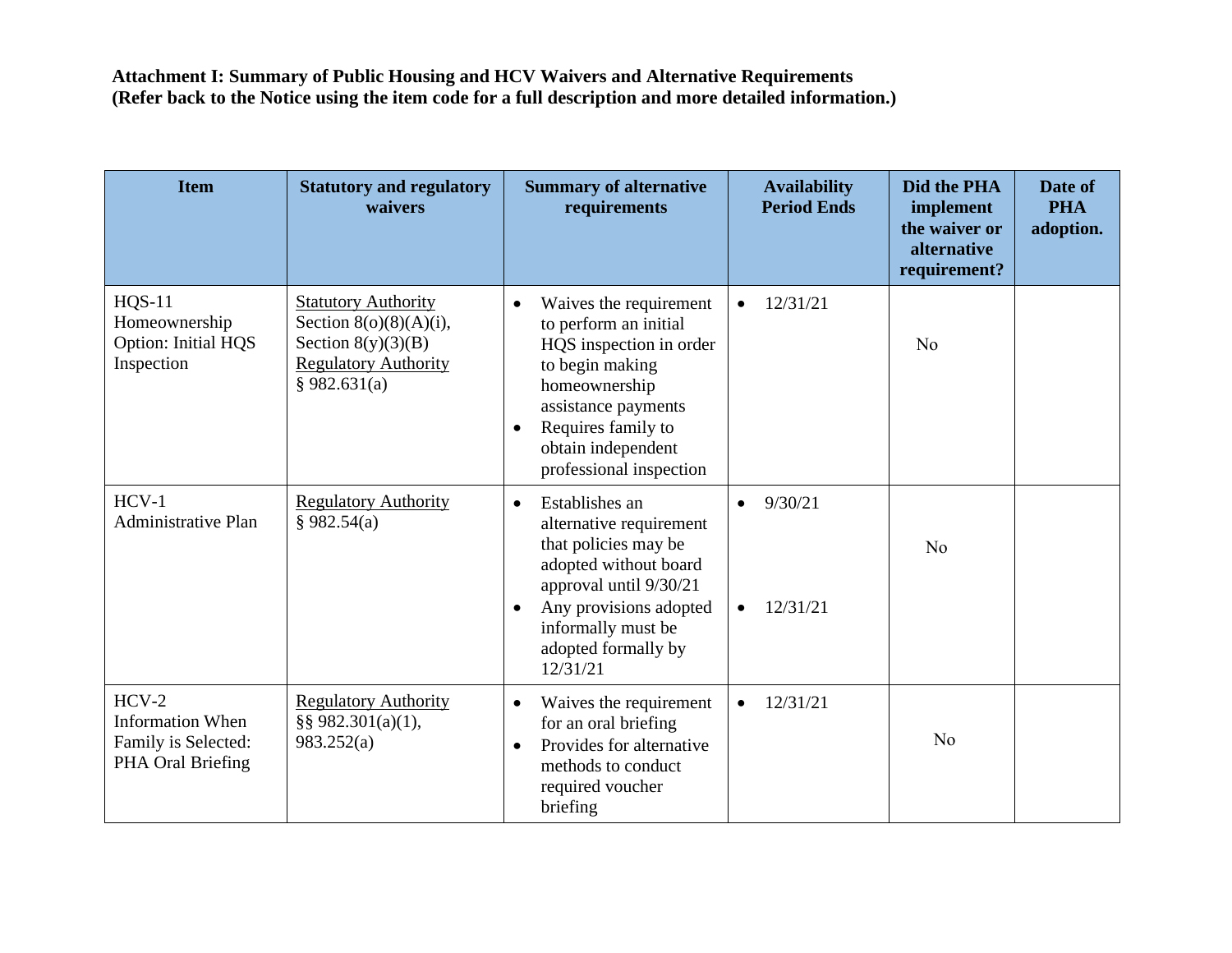| <b>Item</b>                                                                                       | <b>Statutory and regulatory</b><br>waivers     | <b>Summary of alternative</b><br>requirements                                                                                                                                                                           | <b>Availability</b><br><b>Period Ends</b> | Did the PHA<br>implement<br>the waiver or<br>alternative<br>requirement? | Date of<br><b>PHA</b><br>adoption. |
|---------------------------------------------------------------------------------------------------|------------------------------------------------|-------------------------------------------------------------------------------------------------------------------------------------------------------------------------------------------------------------------------|-------------------------------------------|--------------------------------------------------------------------------|------------------------------------|
| $HCV-3$<br>Term of Voucher:<br><b>Extensions of Term</b>                                          | <b>Regulatory Authority</b><br>§ 982.303(b)(1) | Allows PHAs to provide<br>$\bullet$<br>voucher extensions<br>regardless of current<br>PHA policy                                                                                                                        | 12/31/21                                  | Yes                                                                      | 4/10/2020                          |
| $HCV-4$<br>PHA Approval of<br><b>Assisted Tenancy:</b><br><b>When HAP Contract</b><br>is Executed | <b>Regulatory Authority</b><br>§ 982.305(c)    | Provides for HAP<br>$\bullet$<br>payments for contracts<br>not executed within 60<br>days<br>PHA must not pay HAP<br>$\bullet$<br>to owner until HAP<br>contract is executed                                            | 12/31/21<br>$\bullet$                     | Yes                                                                      | 4/10/2020                          |
| $HCV-5$<br>Absence from Unit                                                                      | <b>Regulatory Authority</b><br>§982.312        | Allows for PHA<br>$\bullet$<br>discretion on absences<br>from units longer than<br>180 days<br>PHAs must not make<br>$\bullet$<br>HAP payments beyond<br>12/31/20 for units<br>vacant more than 180<br>consecutive days | 12/31/21<br>$\bullet$                     | Yes                                                                      | 4/10/2020                          |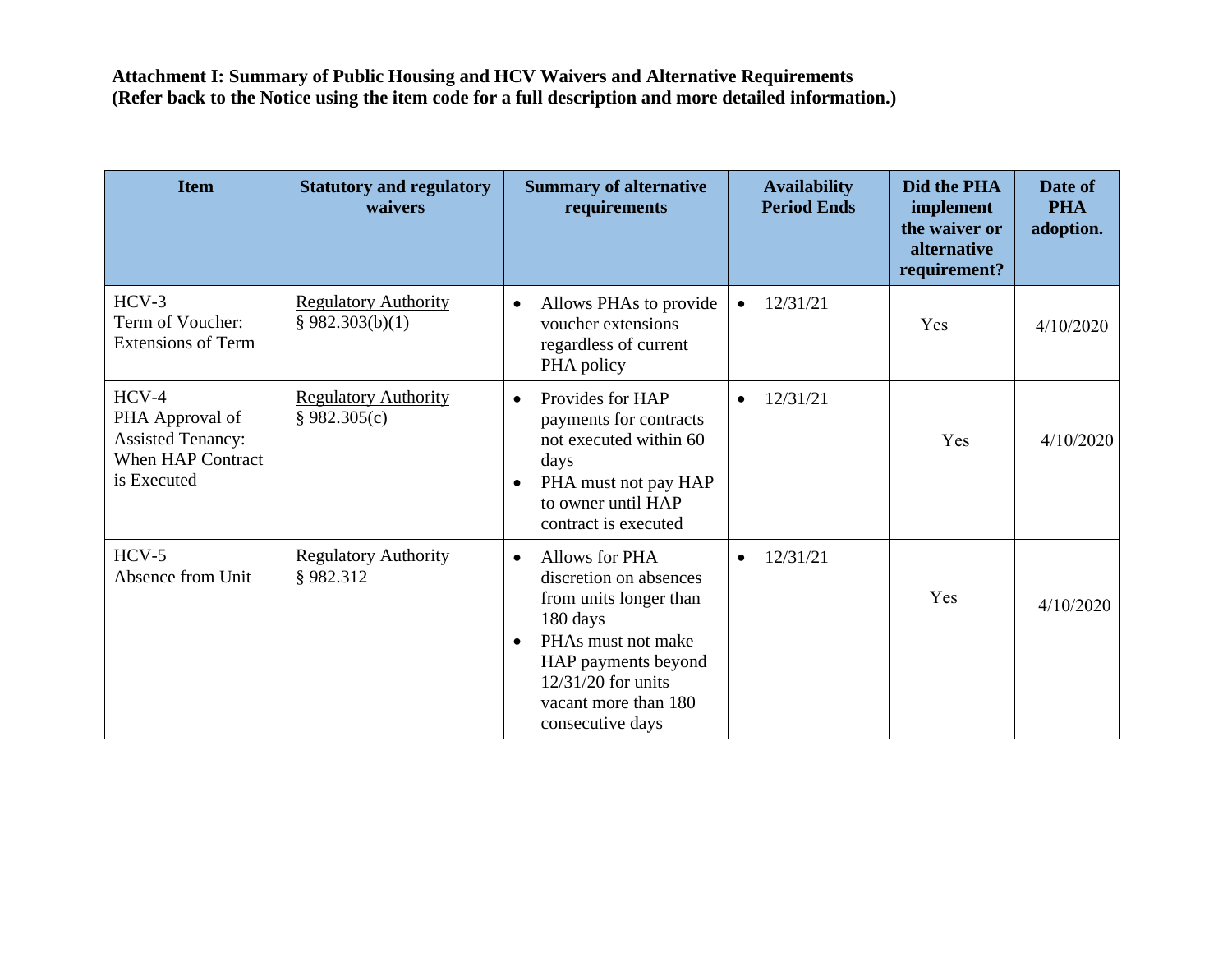| <b>Item</b>                                                                             | <b>Statutory and regulatory</b><br>waivers                                                                  | <b>Summary of alternative</b><br>requirements                                                                                                                                                                                 | <b>Availability</b><br><b>Period Ends</b> | Did the PHA<br>implement<br>the waiver or<br>alternative<br>requirement? | Date of<br><b>PHA</b><br>adoption. |
|-----------------------------------------------------------------------------------------|-------------------------------------------------------------------------------------------------------------|-------------------------------------------------------------------------------------------------------------------------------------------------------------------------------------------------------------------------------|-------------------------------------------|--------------------------------------------------------------------------|------------------------------------|
| $HCV-6$<br>Automatic<br><b>Termination of HAP</b><br>Contract                           | <b>Regulatory Authority</b><br>§982.455                                                                     | Allows PHA to extend<br>$\bullet$<br>the period of time after<br>the last HAP payment is<br>made before the HAP<br>contract terminates<br>automatically.                                                                      | 12/31/21<br>$\bullet$                     | Yes                                                                      | 4/10/2020                          |
| $HCV-7$<br>Increase in Payment<br><b>Standard During HAP</b><br><b>Contract Term</b>    | <b>Regulatory Authority</b><br>§ 982.505(c)(4)                                                              | Provides PHAs with the<br>$\bullet$<br>option to increase the<br>payment standard for<br>the family at any time<br>after the effective date<br>of the increase, rather<br>than waiting for the next<br>regular reexamination. | 12/31/21<br>$\bullet$                     | Yes                                                                      | 4/10/2020                          |
| $HCV-8$<br><b>Utility Allowance</b><br>Schedule: Required<br><b>Review and Revision</b> | <b>Regulatory Authority</b><br>§982.517                                                                     | Provides for delay in<br>$\bullet$<br>updating utility<br>allowance schedule                                                                                                                                                  | 12/31/21<br>$\bullet$                     | N <sub>o</sub>                                                           |                                    |
| $HCV-9$<br>Homeownership<br>Option:<br>Homeownership<br>Counseling                      | <b>Statutory Authority</b><br>Section $8(y)(1)(D)$<br><b>Regulatory Authority</b><br>§§ 982.630, 982.636(d) | Waives the requirement<br>$\bullet$<br>for the family to obtain<br>pre-assistance<br>counseling                                                                                                                               | 12/31/21<br>$\bullet$                     | N <sub>o</sub>                                                           |                                    |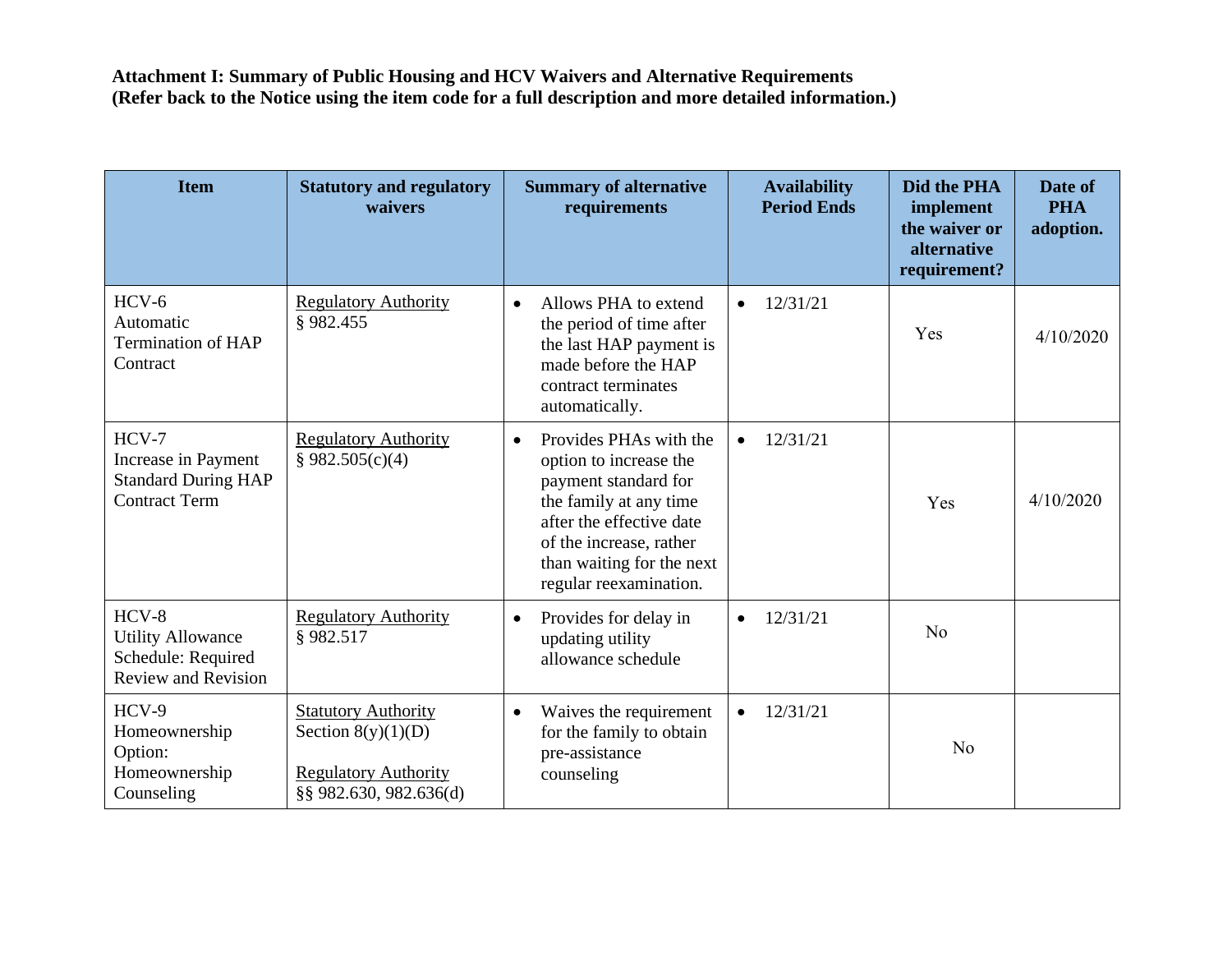| <b>Item</b>                                                                                                   | <b>Statutory and regulatory</b><br>waivers      | <b>Summary of alternative</b><br>requirements                                                                                                                                  | <b>Availability</b><br><b>Period Ends</b> | Did the PHA<br>implement<br>the waiver or<br>alternative<br>requirement? | Date of<br><b>PHA</b><br>adoption. |
|---------------------------------------------------------------------------------------------------------------|-------------------------------------------------|--------------------------------------------------------------------------------------------------------------------------------------------------------------------------------|-------------------------------------------|--------------------------------------------------------------------------|------------------------------------|
| $HCV-10$<br><b>Family Unification</b><br>Program (FUP): FUP<br>Youth Age Eligibility<br>to Enter HAP Contract | <b>Statutory Authority</b><br>Section $8(x)(2)$ | Allows PHAs to<br>$\bullet$<br>increase age to 26 for<br>foster youth initial lease<br>up                                                                                      | 12/31/21<br>$\bullet$                     | N <sub>o</sub>                                                           |                                    |
| $HCV-11$<br><b>Family Unification</b><br>Program (FUP):<br>Length of Assistance<br>for Youth                  | <b>Statutory Authority</b><br>Section $8(x)(2)$ | Allows PHAs to<br>$\bullet$<br>suspend terminations of<br>assistance for FUP<br>youth who will reach the<br>36-month limit between<br>April 10, 2020, and<br>December 31, 2020 | 12/31/21<br>$\bullet$                     | N <sub>o</sub>                                                           |                                    |
| $HCV-12$<br><b>Family Unification</b><br>Program (FUP):<br>Timeframe for<br>Referral                          | <b>Statutory Authority</b><br>Section $8(x)(2)$ | Allows PHAs to accept<br>$\bullet$<br>referrals of otherwise<br>eligible youth who will<br>leave foster care within<br>120 days                                                | 12/31/21<br>$\bullet$                     | N <sub>0</sub>                                                           |                                    |
| $HCV-13$<br>Homeownership:<br>Maximum Term of<br>Assistance                                                   | <b>Regulatory Authority</b><br>§ 982.634(a)     | Allows a PHA to extend<br>$\bullet$<br>homeownership<br>assistance for up to 1<br>additional year                                                                              | 12/31/21                                  | N <sub>o</sub>                                                           |                                    |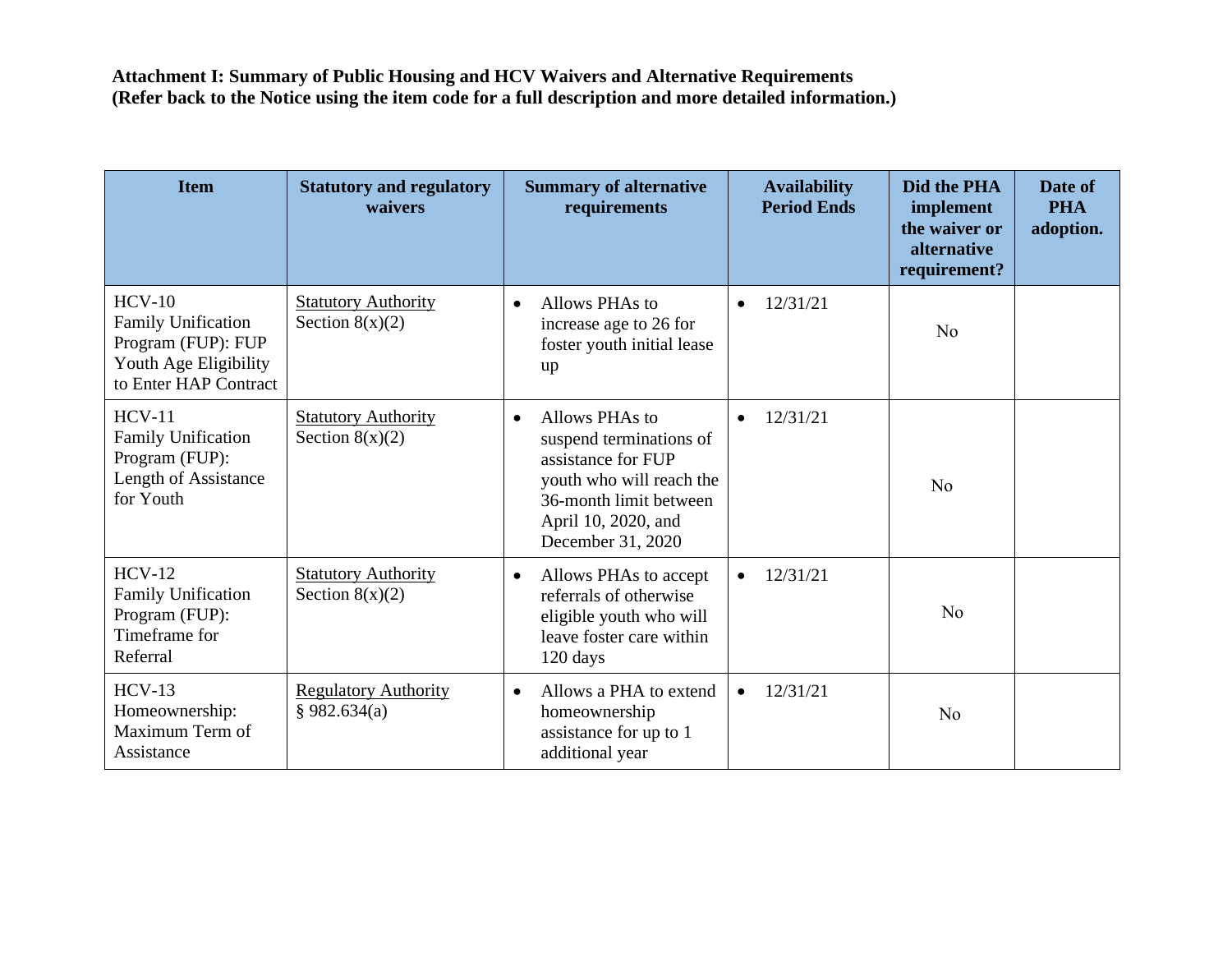| <b>Item</b>                                                                                                                    | <b>Statutory and regulatory</b><br>waivers                                                                                                                                                                              | <b>Summary of alternative</b><br>requirements                                                                                                                                                                                                                                                                                                                                                                                        | <b>Availability</b><br><b>Period Ends</b> | Did the PHA<br>implement<br>the waiver or<br>alternative<br>requirement? | Date of<br><b>PHA</b><br>adoption. |
|--------------------------------------------------------------------------------------------------------------------------------|-------------------------------------------------------------------------------------------------------------------------------------------------------------------------------------------------------------------------|--------------------------------------------------------------------------------------------------------------------------------------------------------------------------------------------------------------------------------------------------------------------------------------------------------------------------------------------------------------------------------------------------------------------------------------|-------------------------------------------|--------------------------------------------------------------------------|------------------------------------|
| $HCV-14$<br><b>Mandatory Removal</b><br>of Unit from PBV<br><b>HAP</b> Contract                                                | <b>Regulatory Authority</b><br>§§ 983.211(a); 983.258                                                                                                                                                                   | Allows a PHA to keep a<br>$\bullet$<br>PBV unit under contract<br>for a period of time that<br>extends beyond 180<br>from the last HAP but<br>does not extend beyond<br>December 31, 2020                                                                                                                                                                                                                                            | 12/31/21                                  | N <sub>o</sub>                                                           |                                    |
| $HCV-15$<br>Project-Based<br>Voucher (PBV) and<br><b>Enhanced Voucher</b><br>(EV) Provisions on<br><b>Under-Occupied Units</b> | <b>Statutory Authority</b><br>42 U.S.C. § 1437a(b)(3)(A)<br><b>Regulatory Authority</b><br>24 CFR §§ 983.253(b),<br>983.260<br><b>Sub-regulatory Guidance</b><br>Notice H 2019-9/PIH<br>2019-23, Notice PIH 2016-<br>02 | Allows a PHA to permit<br>$\bullet$<br>a family to initially lease<br>an under-occupied PBV<br>or RAD PBV unit (a<br>unit that has more<br>bedrooms than what the<br>family qualifies for<br>under PHA subsidy<br>standards) under certain<br>circumstances as<br>described, and to allow<br>for the continued<br>occupancy of PBV and<br>EV families already<br>under a lease for an<br>under-occupied PBV,<br>RAD PBV, or EV unit. | 12/31/21                                  | N <sub>o</sub>                                                           |                                    |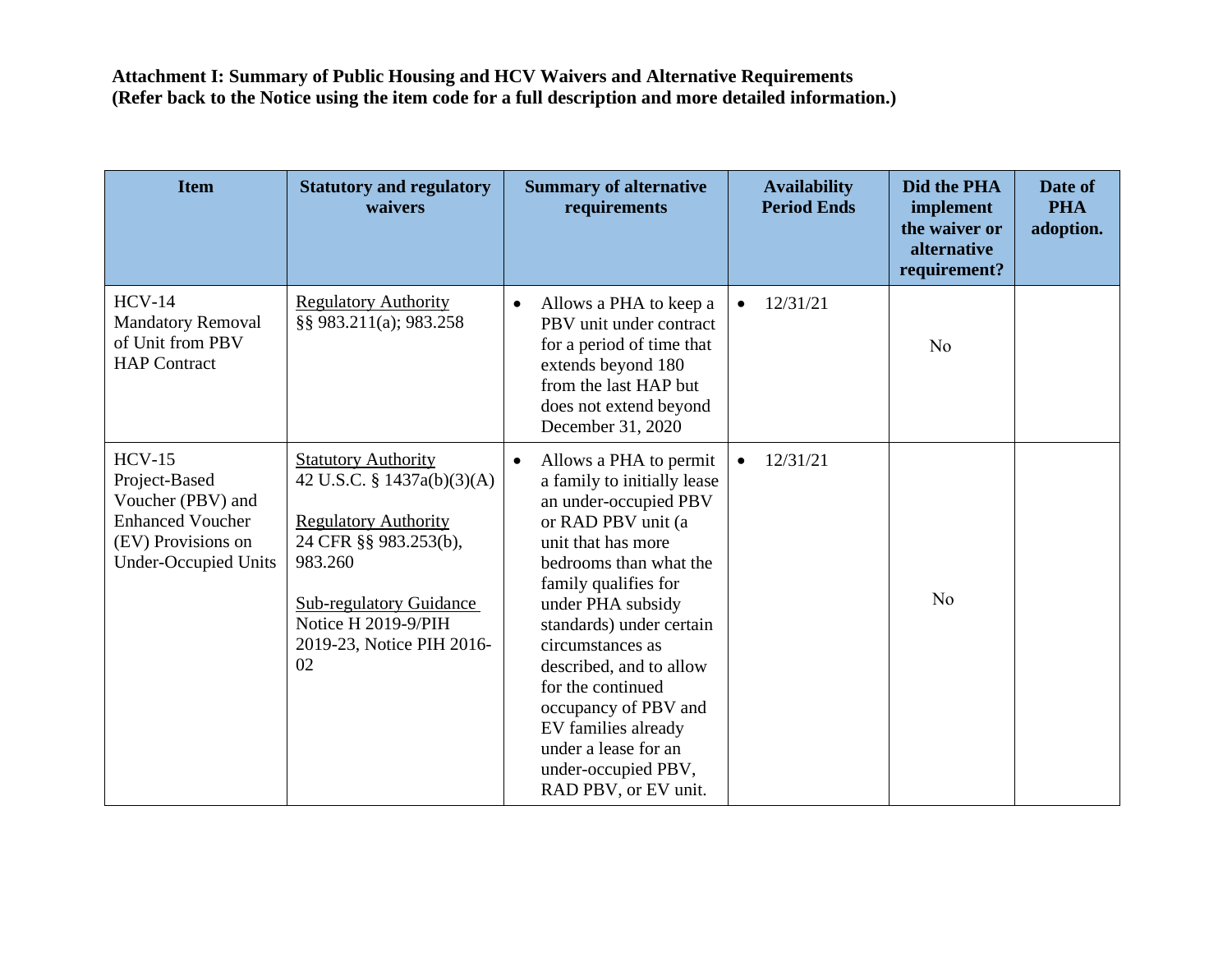| <b>Item</b>                       | <b>Statutory and regulatory</b><br>waivers                                                      | <b>Summary of alternative</b><br>requirements                                                                                                                                | <b>Availability</b><br><b>Period Ends</b>                                                                                           | Did the PHA<br>implement<br>the waiver or<br>alternative<br>requirement? | Date of<br><b>PHA</b><br>adoption. |
|-----------------------------------|-------------------------------------------------------------------------------------------------|------------------------------------------------------------------------------------------------------------------------------------------------------------------------------|-------------------------------------------------------------------------------------------------------------------------------------|--------------------------------------------------------------------------|------------------------------------|
|                                   |                                                                                                 | being terminated and<br>will be charged the<br>applicable FMR as the<br>family's monthly rental<br>amount                                                                    |                                                                                                                                     |                                                                          |                                    |
| PH-14<br>Annual Choice of<br>Rent | <b>Statutory Authority:</b><br>42 USC 1437a(a)(2)(A)<br><b>Regulatory Authority</b><br>§960.253 | Allows a PHA to give<br>$\bullet$<br>families up to two<br>opportunities to choose<br>between a flat rent and<br>an income-based rent<br>within the same one-<br>year period | 12/31/21<br>$\bullet$                                                                                                               | N/A                                                                      |                                    |
| 11a<br><b>PHAS</b>                | <b>Regulatory Authority</b><br>24 CFR Part 902                                                  | Allows for alternatives<br>$\bullet$<br>related to inspections<br>PHA to retain prior year<br>$\bullet$<br>PHAS score unless<br>requests otherwise                           | HUD will carry<br>forward the most<br>recent PHAS score<br>on record for any<br>PHAs with a fiscal<br>year on or before<br>12/31/21 | N <sub>o</sub>                                                           |                                    |
| 11 <sub>b</sub><br><b>SEMAP</b>   | <b>Regulatory Authority</b><br>24 CFR Part 985                                                  | PHA to retain prior year<br>$\bullet$<br><b>SEMAP</b> score unless<br>requests otherwise                                                                                     | HUD will carry<br>forward the most<br>recent SEMAP<br>score on record for<br>any PHAs with a                                        | No                                                                       |                                    |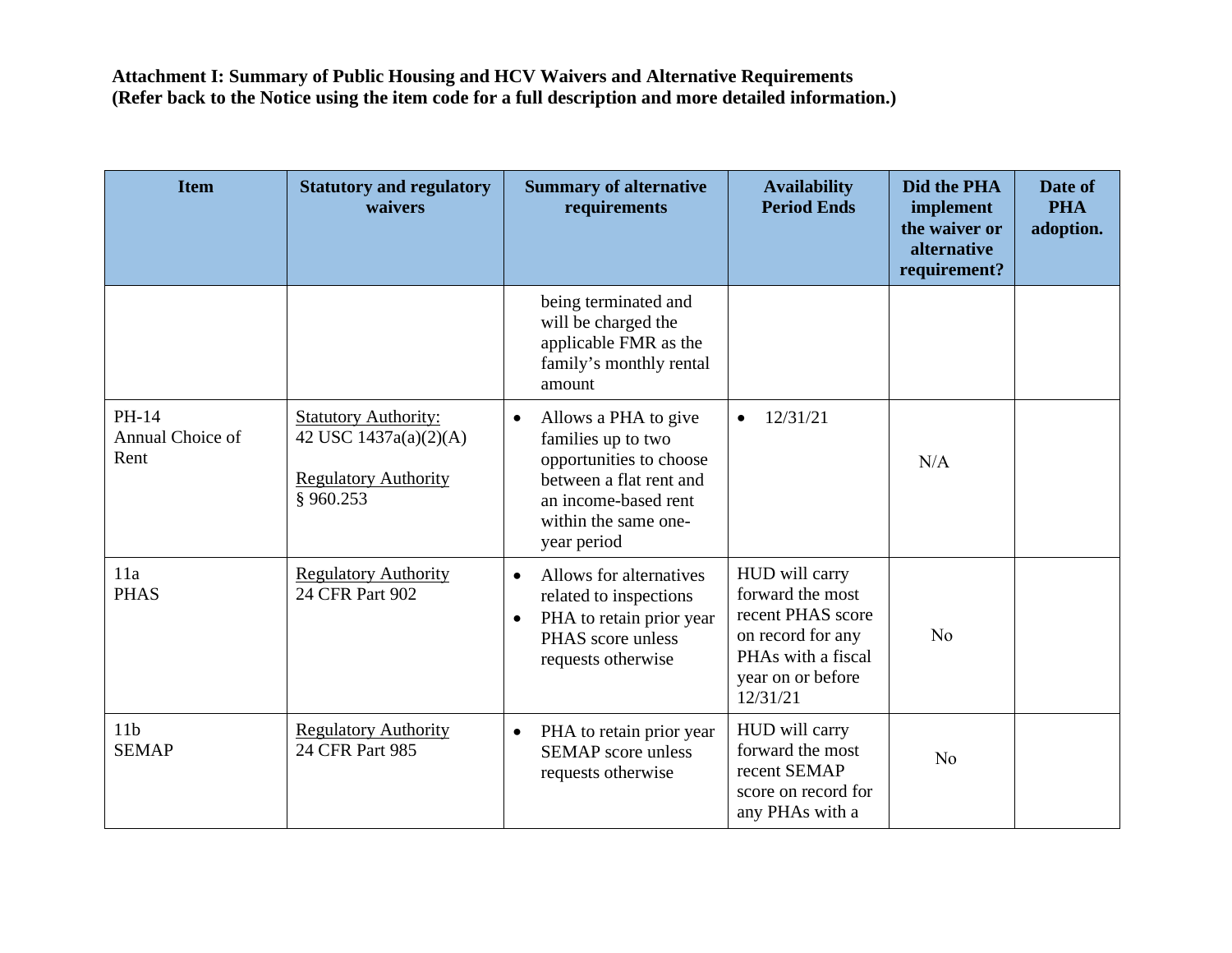| <b>Item</b>                                                                           | <b>Statutory and regulatory</b><br>waivers                  | <b>Summary of alternative</b><br>requirements                                                                                                                                                                                        | <b>Availability</b><br><b>Period Ends</b> | <b>Did the PHA</b><br>implement<br>the waiver or<br>alternative<br>requirement? | Date of<br><b>PHA</b><br>adoption. |
|---------------------------------------------------------------------------------------|-------------------------------------------------------------|--------------------------------------------------------------------------------------------------------------------------------------------------------------------------------------------------------------------------------------|-------------------------------------------|---------------------------------------------------------------------------------|------------------------------------|
|                                                                                       |                                                             |                                                                                                                                                                                                                                      | fiscal year on or<br>before 12/31/21      |                                                                                 |                                    |
| $11b-1$<br><b>SEMAP</b>                                                               | <b>Regulatory Authority</b><br>§ 985.105(d)                 | Allows field offices to<br>$\bullet$<br>perform a remote<br><b>SEMAP</b> confirmatory<br>review instead of an on-<br>site confirmatory review<br>before changing a<br>PHA's rating from<br>troubled to standard or<br>high performer | 12/31/21<br>$\bullet$                     | N <sub>o</sub>                                                                  |                                    |
| $11b-2$<br><b>SEMAP</b>                                                               | <b>Regulatory Authority</b><br>§ 985.101(a)                 | Waives the requirement<br>$\bullet$<br>for PHAs to submit an<br>annual SEMAP<br>certification in PIC<br>within 60 days of FYE<br>during the period of<br>time that HUD will roll<br>forward prior year<br><b>SEMAP</b> scores        | 1/1/22<br>$\bullet$                       | no                                                                              |                                    |
| 11c<br><b>Uniform Financial</b><br><b>Reporting Standards:</b><br>Filing of Financial | <b>Regulatory Authority</b><br>$\S$ § 5.801(c), 5.801(d)(1) | Allows for extensions of<br>$\bullet$<br>financial reporting<br>deadlines                                                                                                                                                            | Varies by PHA<br><b>FYE</b>               | N <sub>o</sub>                                                                  |                                    |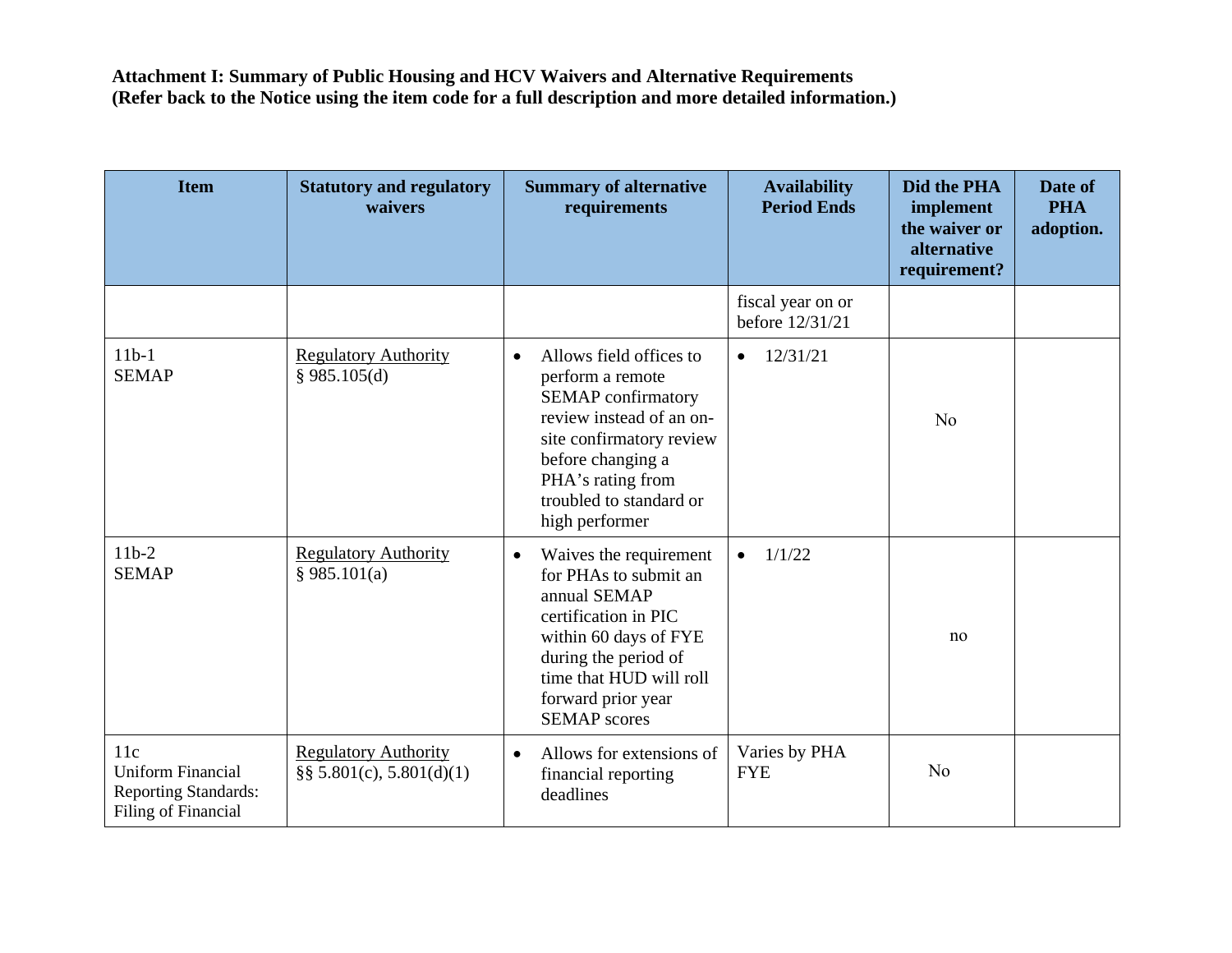| <b>Item</b>                                                                                                         | <b>Statutory and regulatory</b><br>waivers                                                                                  | <b>Summary of alternative</b><br>requirements                                                                                                                                      | <b>Availability</b><br><b>Period Ends</b>                                                                                                                                                                                 | Did the PHA<br>implement<br>the waiver or<br>alternative<br>requirement? | Date of<br><b>PHA</b><br>adoption. |
|---------------------------------------------------------------------------------------------------------------------|-----------------------------------------------------------------------------------------------------------------------------|------------------------------------------------------------------------------------------------------------------------------------------------------------------------------------|---------------------------------------------------------------------------------------------------------------------------------------------------------------------------------------------------------------------------|--------------------------------------------------------------------------|------------------------------------|
| Reports; Reporting<br><b>Compliance Dates</b>                                                                       |                                                                                                                             |                                                                                                                                                                                    |                                                                                                                                                                                                                           |                                                                          |                                    |
| 12a<br><b>PHA</b> Reporting<br>Requirements on<br>HUD Form 50058                                                    | <b>Regulatory Authority</b><br>24 CFR Part 908, §<br>982.158<br><b>Sub-regulatory Guidance</b><br><b>Notice PIH 2011-65</b> | Waives the requirement<br>$\bullet$<br>to submit 50058 within<br>60 days<br>Alternative requirement<br>$\bullet$<br>to submit within 90 days<br>of the effective date of<br>action | 12/31/20                                                                                                                                                                                                                  | no                                                                       |                                    |
| 12 <sub>b</sub><br>Designated Housing<br>Plans: HUD 60-Day<br>Notification                                          | <b>Statutory Authority</b><br>Section $7(e)(1)$                                                                             | Allows for HUD to<br>$\bullet$<br>delay notification about<br>designated housing plan                                                                                              | 7/31/20<br>$\bullet$                                                                                                                                                                                                      | N <sub>o</sub>                                                           |                                    |
| 12c<br><b>Extension of Deadline</b><br>for Programmatic<br>Obligation and<br><b>Expenditure of Capital</b><br>Funds | <b>Statutory Authority</b><br>Section $9(i)$<br><b>Regulatory Authority</b><br>§ 905.306(d)(5)                              | Provides a 24-month<br>$\bullet$<br>extension                                                                                                                                      | For all Capital<br>Fund grants that<br>were open on April<br>10, 2020, a 24-<br>month extension<br>from the obligation<br>and expenditure<br>end date in LOCCS<br>as of April 10,<br>2020; For new<br>Capital Fund grants | N/A                                                                      |                                    |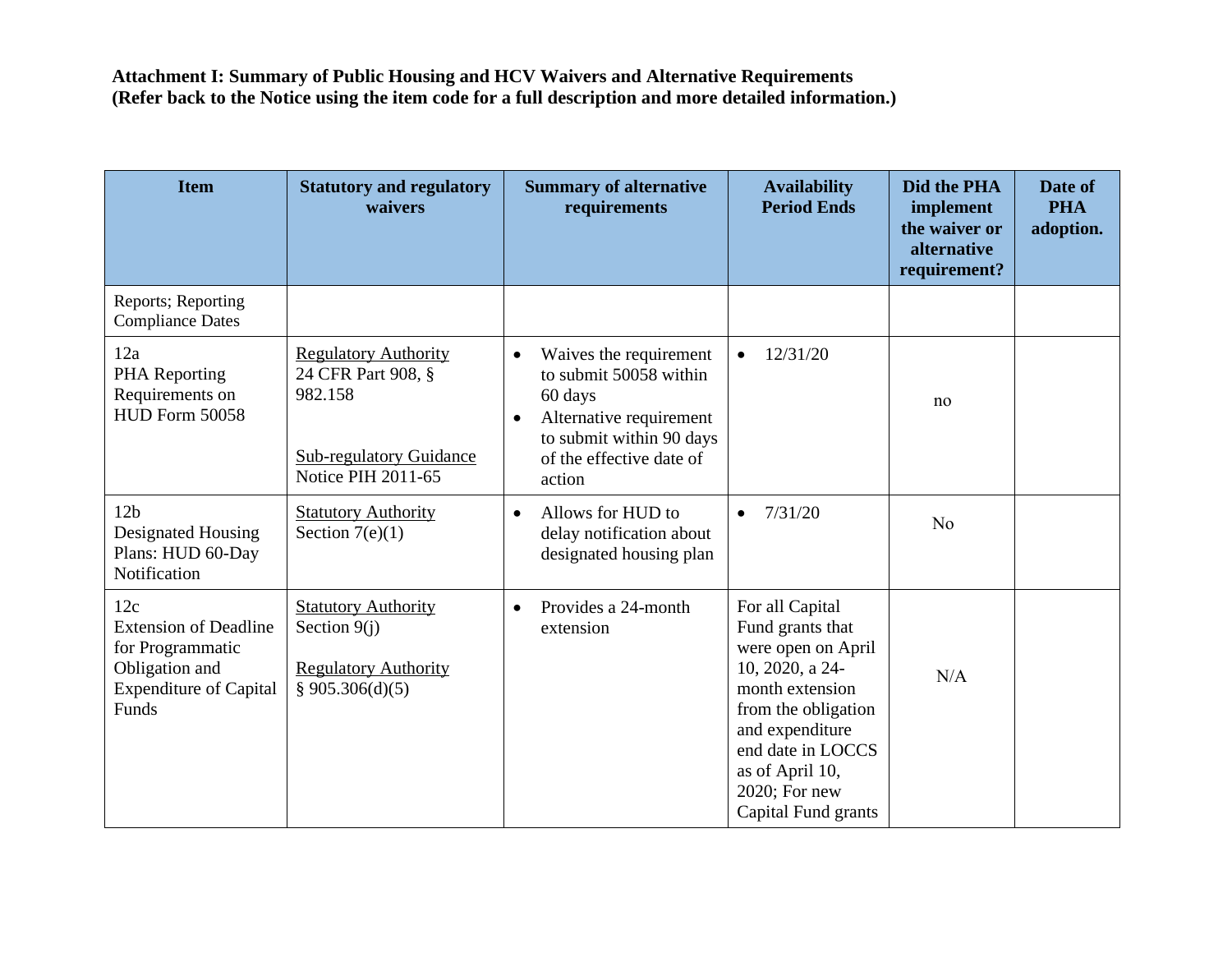| <b>Item</b>                                                                               | <b>Statutory and regulatory</b><br>waivers                                                                  | <b>Summary of alternative</b><br>requirements                                                                                                                                                                                                                                                                                                                                                                  | <b>Availability</b><br><b>Period Ends</b>                                                                                                                                                                                                                                                                  | Did the PHA<br>implement<br>the waiver or<br>alternative<br>requirement? | Date of<br><b>PHA</b><br>adoption. |
|-------------------------------------------------------------------------------------------|-------------------------------------------------------------------------------------------------------------|----------------------------------------------------------------------------------------------------------------------------------------------------------------------------------------------------------------------------------------------------------------------------------------------------------------------------------------------------------------------------------------------------------------|------------------------------------------------------------------------------------------------------------------------------------------------------------------------------------------------------------------------------------------------------------------------------------------------------------|--------------------------------------------------------------------------|------------------------------------|
|                                                                                           |                                                                                                             |                                                                                                                                                                                                                                                                                                                                                                                                                | opened between<br>April 11, 2020 and<br>December 31,<br>2020, a 24-month<br>extension from the<br>obligation and<br>expenditure end<br>dates in LOCCS as<br>of December 31,<br>2020.                                                                                                                       |                                                                          |                                    |
| 12d<br>Section $6(j)$ 1- and 2-<br><b>Year Substantial</b><br>Improvement<br>Requirements | <b>Statutory Authority</b><br>Section $6(j)(3)(B)(ii)$<br><b>Regulatory Authority</b><br>24 CFR § 902.75(d) | For PHAs designated as<br>$\bullet$<br>troubled prior to the date<br>of this Notice that have<br>not received a PHAS<br>assessment for the first<br>full fiscal year after the<br>initial notice of the<br>troubled designation,<br>HUD will: (1) evaluate<br>the 1-year substantial<br>improvement<br>benchmark based on the<br>first released score for<br>fiscal years ending on or<br>after March 31, 2022 | The period of<br>availability for this<br>waiver and<br>alternative<br>requirement: $(1)$ is<br>effective on the<br>date of this Notice;<br>and $(2)$ will<br>continue through<br>March 31, 2023, at<br>which time HUD<br>will reevaluate any<br>additional impacts<br>of this waiver on<br>any PHA in the | N/A                                                                      |                                    |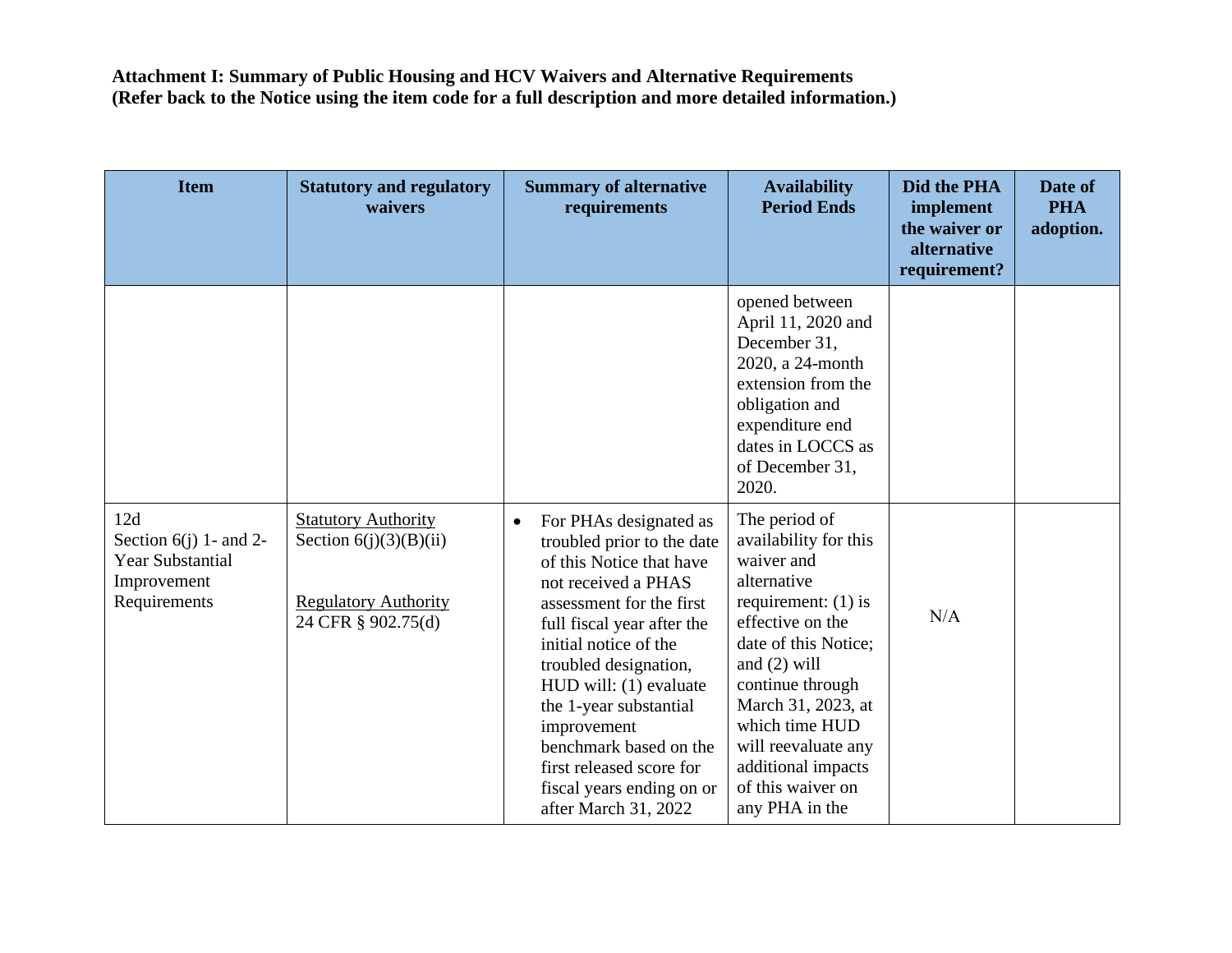| <b>Item</b>                                                                                 | <b>Statutory and regulatory</b><br>waivers                                                                                                           | <b>Summary of alternative</b><br>requirements                                                                                                                                                                                                                                                                                                                                  | <b>Availability</b><br><b>Period Ends</b>                                                                                                  | Did the PHA<br>implement<br>the waiver or<br>alternative<br>requirement? | Date of<br><b>PHA</b><br>adoption. |
|---------------------------------------------------------------------------------------------|------------------------------------------------------------------------------------------------------------------------------------------------------|--------------------------------------------------------------------------------------------------------------------------------------------------------------------------------------------------------------------------------------------------------------------------------------------------------------------------------------------------------------------------------|--------------------------------------------------------------------------------------------------------------------------------------------|--------------------------------------------------------------------------|------------------------------------|
|                                                                                             |                                                                                                                                                      | and, $(2)$ toll the<br>evaluation of the 2-year<br>recovery benchmark to<br>the next sequential fiscal<br>year                                                                                                                                                                                                                                                                 | process of being<br>evaluated.                                                                                                             |                                                                          |                                    |
| 12e<br><b>Community Service</b><br>and Self-Sufficiency<br>Requirement (CSSR)<br>suspension | <b>Statutory Authority</b><br>Section $12(c)$<br><b>Regulatory Authority</b><br>24 CFR §§ 960.603(a),<br>960.603(b), 960.607,<br>966.4(l)(2)(iii)(D) | Waives the requirement<br>$\bullet$<br>that each non-exempt<br>adult resident of public<br>housing contribute 8<br>hours per month of<br>community service<br>and/or participation in<br>an economic self-<br>sufficiency program.<br>This non-discretionary<br>waiver also suspends<br>enforcement of the<br>requirement by all<br>PHAs operating a public<br>housing program | Effective for all<br>annual<br>reexaminations<br>completed between<br>the publication date<br>of this notice<br>through April 30,<br>2022. | N/A                                                                      |                                    |
| $MR-1$<br>Family Income and<br><b>Composition: Delayed</b><br><b>Annual Examination</b>     | <b>Statutory Authority</b><br>Section $3(a)(1)$<br><b>Regulatory Authority</b><br>24 CFR § 882.515(a)                                                | Waives statutory and<br>$\bullet$<br>regulatory requirement<br>to permit PHAs to delay<br>annual reexaminations<br>of Mod Rehab families                                                                                                                                                                                                                                       | 12/31/21<br>$\bullet$                                                                                                                      | N <sub>o</sub>                                                           |                                    |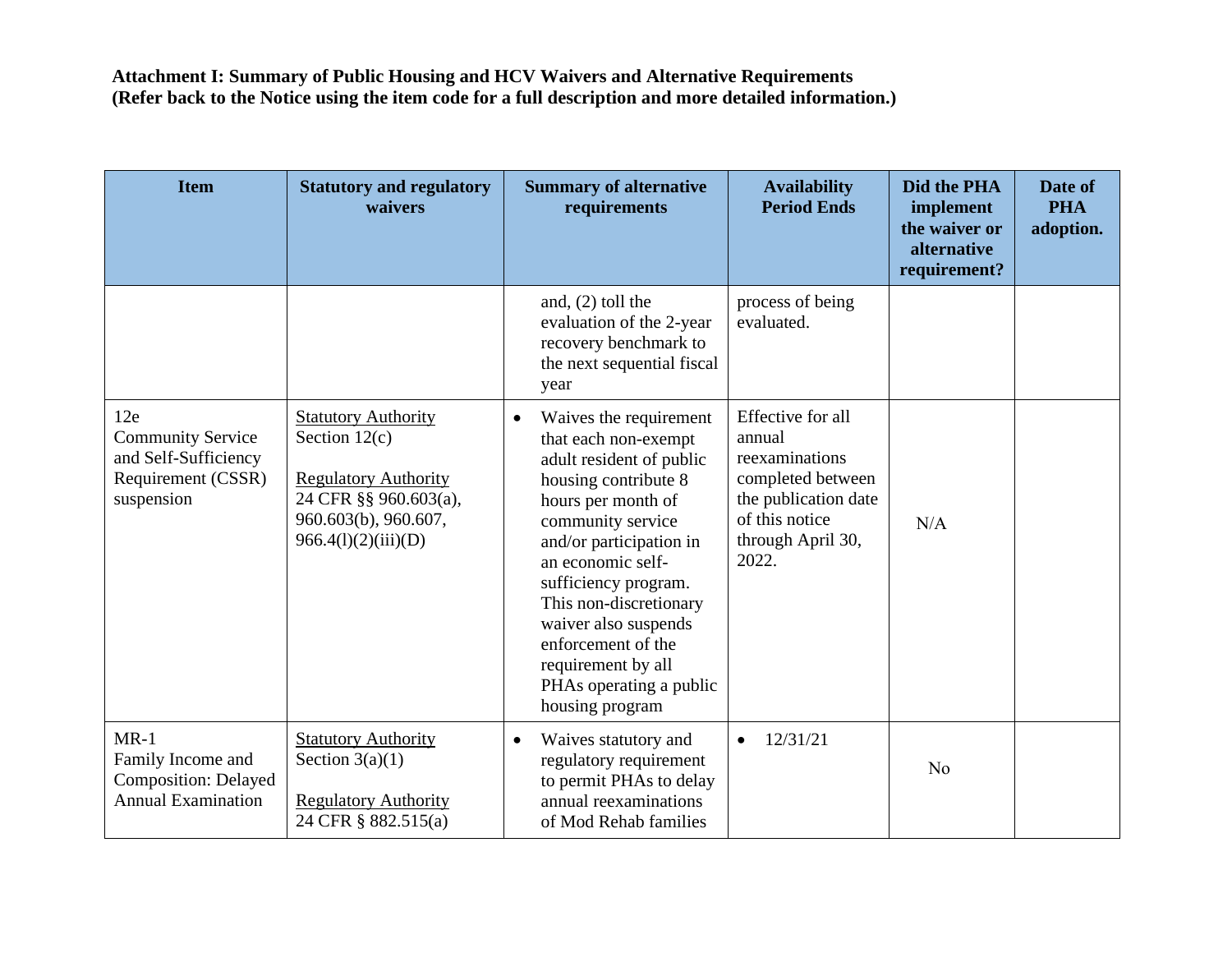| <b>Item</b>                                                                                                      | <b>Statutory and regulatory</b><br>waivers                                                                             | <b>Summary of alternative</b><br>requirements                                                                                                                                                                                                                                                                                                                                                              | <b>Availability</b><br><b>Period Ends</b> | Did the PHA<br>implement<br>the waiver or<br>alternative<br>requirement? | Date of<br><b>PHA</b><br>adoption. |
|------------------------------------------------------------------------------------------------------------------|------------------------------------------------------------------------------------------------------------------------|------------------------------------------------------------------------------------------------------------------------------------------------------------------------------------------------------------------------------------------------------------------------------------------------------------------------------------------------------------------------------------------------------------|-------------------------------------------|--------------------------------------------------------------------------|------------------------------------|
| $MR-0$<br>Family Income and<br><b>Composition: Annual</b><br>examination; Income<br>Verification<br>Requirements | <b>Regulatory Authority:</b><br>§5.233(a)(2)<br><b>Sub-regulatory Guidance</b><br><b>Notice PIH 2018-18</b>            | Waives the requirements<br>$\bullet$<br>to use the income<br>hierarchy<br>described by Notice PIH<br>2018-18 and will allow<br>PHAs to forgo third-<br>party income<br>verification<br>requirements for annual<br>reexaminations.<br>including the use of<br>EIV, if the PHA wishes<br>to conduct<br>the annual reexam rather<br>than delaying the<br>family's annual reexam<br>as permitted<br>under MR-1 | 12/31/21<br>$\bullet$                     | Yes                                                                      | 4/10/2020                          |
| $MR-3$<br>Family Income and<br>Composition: Interim<br>Examinations                                              | <b>Statutory Authority</b><br>Section $3(a)(1)$<br><b>Regulatory Authority</b><br>24 CFR §§ 5.233(a)(2),<br>882.515(b) | Waives requirements to<br>$\bullet$<br>use the income<br>verification hierarchy as<br>described by<br>Notice PIH 2018-18.<br>Allows PHAs to forgo                                                                                                                                                                                                                                                          | 12/31/21<br>$\bullet$                     | Yes                                                                      | 4/10/2020                          |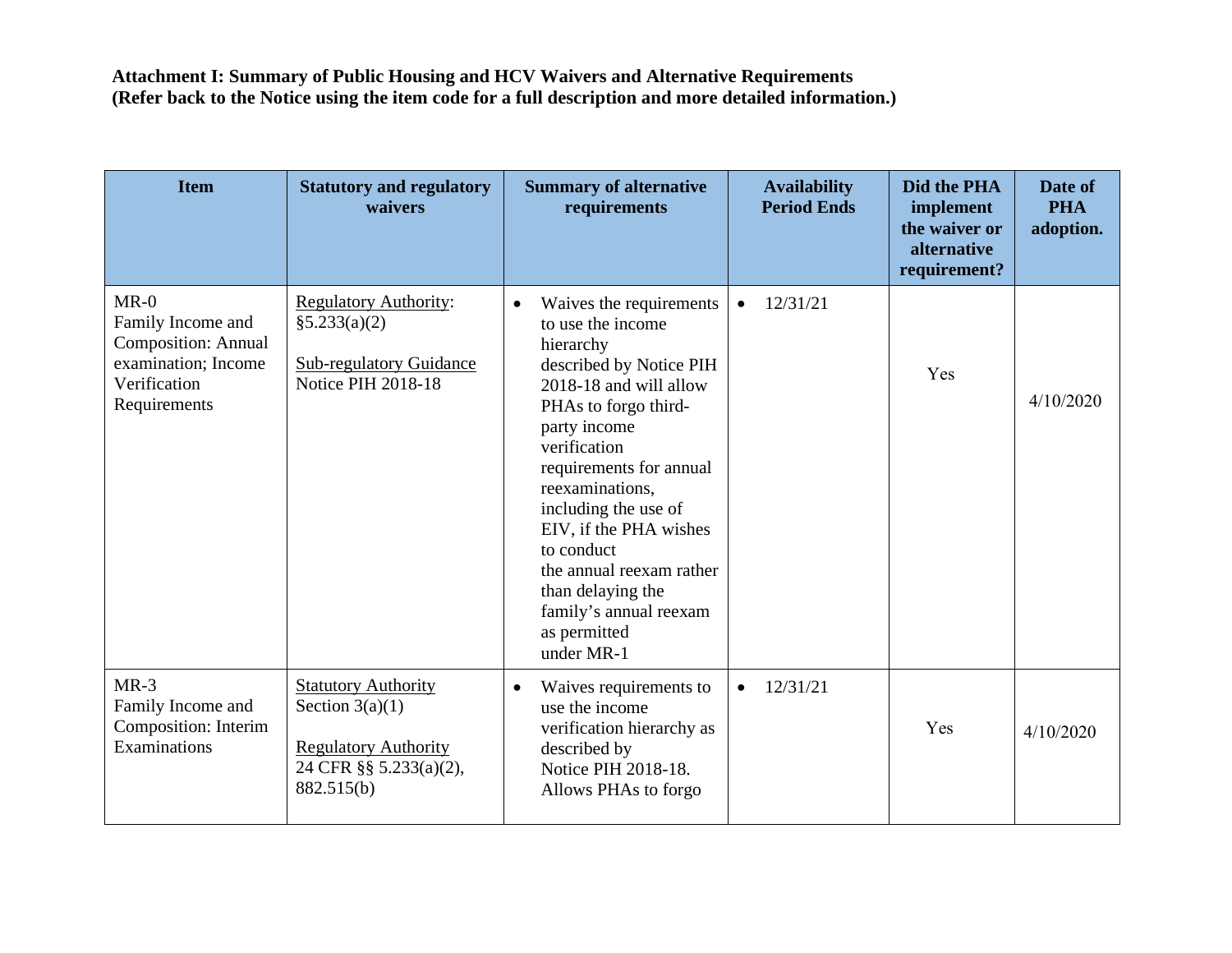| <b>Item</b>                                                     | <b>Statutory and regulatory</b><br>waivers                                                     | <b>Summary of alternative</b><br>requirements                                                                                                                                                                                                                                                            | <b>Availability</b><br><b>Period Ends</b> | Did the PHA<br>implement<br>the waiver or<br>alternative<br>requirement? | Date of<br><b>PHA</b><br>adoption. |
|-----------------------------------------------------------------|------------------------------------------------------------------------------------------------|----------------------------------------------------------------------------------------------------------------------------------------------------------------------------------------------------------------------------------------------------------------------------------------------------------|-------------------------------------------|--------------------------------------------------------------------------|------------------------------------|
|                                                                 | <b>Sub-regulatory Guidance</b><br><b>Notice PIH 2018-18</b>                                    | third-party income<br>verification<br>requirements for interim<br>reexams, including the<br>required use of EIV<br>During the allowable<br>$\bullet$<br>period of eligibility,<br>PHAs may consider<br>self-certification as the<br>highest form of<br>income verification to<br>process interim reexams |                                           |                                                                          |                                    |
| $MR-4$<br>Enterprise Income<br>Verification (EIV)<br>Monitoring | <b>Regulatory Authority</b><br>§ 5.233<br><b>Sub-regulatory Guidance</b><br>Notice PIH 2018-18 | Waiving the mandatory<br>$\bullet$<br>EIV monitoring<br>requirements.                                                                                                                                                                                                                                    | 12/31/21<br>$\bullet$                     | no                                                                       |                                    |
| $MR-5$<br>PHA Inspection<br>Requirement: Annual<br>Inspections  | <b>Regulatory Authority</b><br>§ $882.516(b)$                                                  | Waives the annual<br>$\bullet$<br>inspection requirement<br>and allows PHAs to<br>delay annual<br>inspections for Mod<br>Rehab units                                                                                                                                                                     | 12/31/21<br>$\bullet$                     | Yes                                                                      | 4/10/2020                          |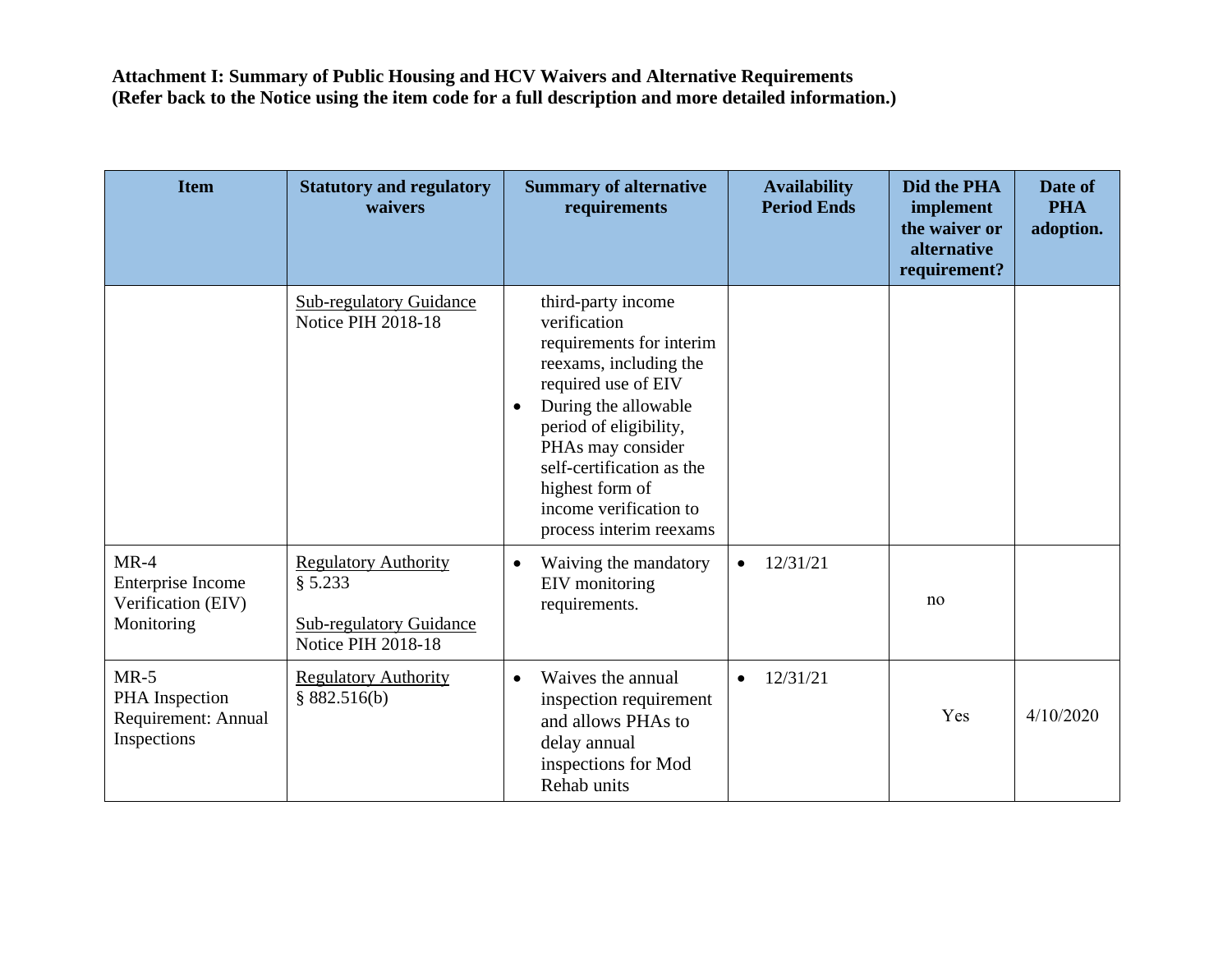| <b>Item</b>                                                         | <b>Statutory and regulatory</b><br>waivers                                                               | <b>Summary of alternative</b><br>requirements                                                                                                                                                                                      | <b>Availability</b><br><b>Period Ends</b> | Did the PHA<br>implement<br>the waiver or<br>alternative<br>requirement? | Date of<br><b>PHA</b><br>adoption. |
|---------------------------------------------------------------------|----------------------------------------------------------------------------------------------------------|------------------------------------------------------------------------------------------------------------------------------------------------------------------------------------------------------------------------------------|-------------------------------------------|--------------------------------------------------------------------------|------------------------------------|
|                                                                     |                                                                                                          | All delayed annual<br>$\bullet$<br>inspections must be<br>completed as soon as<br>reasonably possible but<br>no later than one year<br>after the date the<br>annual inspection<br>would have been<br>required absent the<br>waiver |                                           |                                                                          |                                    |
| $MR-6$<br><b>Adjustment of Utility</b><br>Allowance                 | <b>Regulatory Authority</b><br>§ 882.510                                                                 | Waives the requirement<br>$\bullet$<br>to allow PHAs to delay<br>the review and update of<br>utility allowances                                                                                                                    | 12/31/21<br>$\bullet$                     | N <sub>o</sub>                                                           |                                    |
| $MS-1$<br>Mainstream Initial<br>Lease Term                          | <b>Statutory Authority</b><br>Section $8(o)(7)(A)$<br><b>Regulatory Authority</b><br>§ 982.309(a)(2)(ii) | PHA may enter initial<br>$\bullet$<br>lease terms of less than<br>one year regardless of<br>whether the shorter<br>lease term is a<br>prevailing market<br>practice                                                                | 12/31/21<br>$\bullet$                     | N <sub>o</sub>                                                           |                                    |
| $MS-2$<br><b>Mainstream Criminal</b><br><b>Background Screening</b> | <b>Statutory Authority</b><br>42 U.S.C. 13663(a), 42<br>U.S.C. 13661                                     | PHAs may establish, as<br>$\bullet$<br>an alternative                                                                                                                                                                              | 12/31/21<br>$\bullet$                     | N/A                                                                      |                                    |